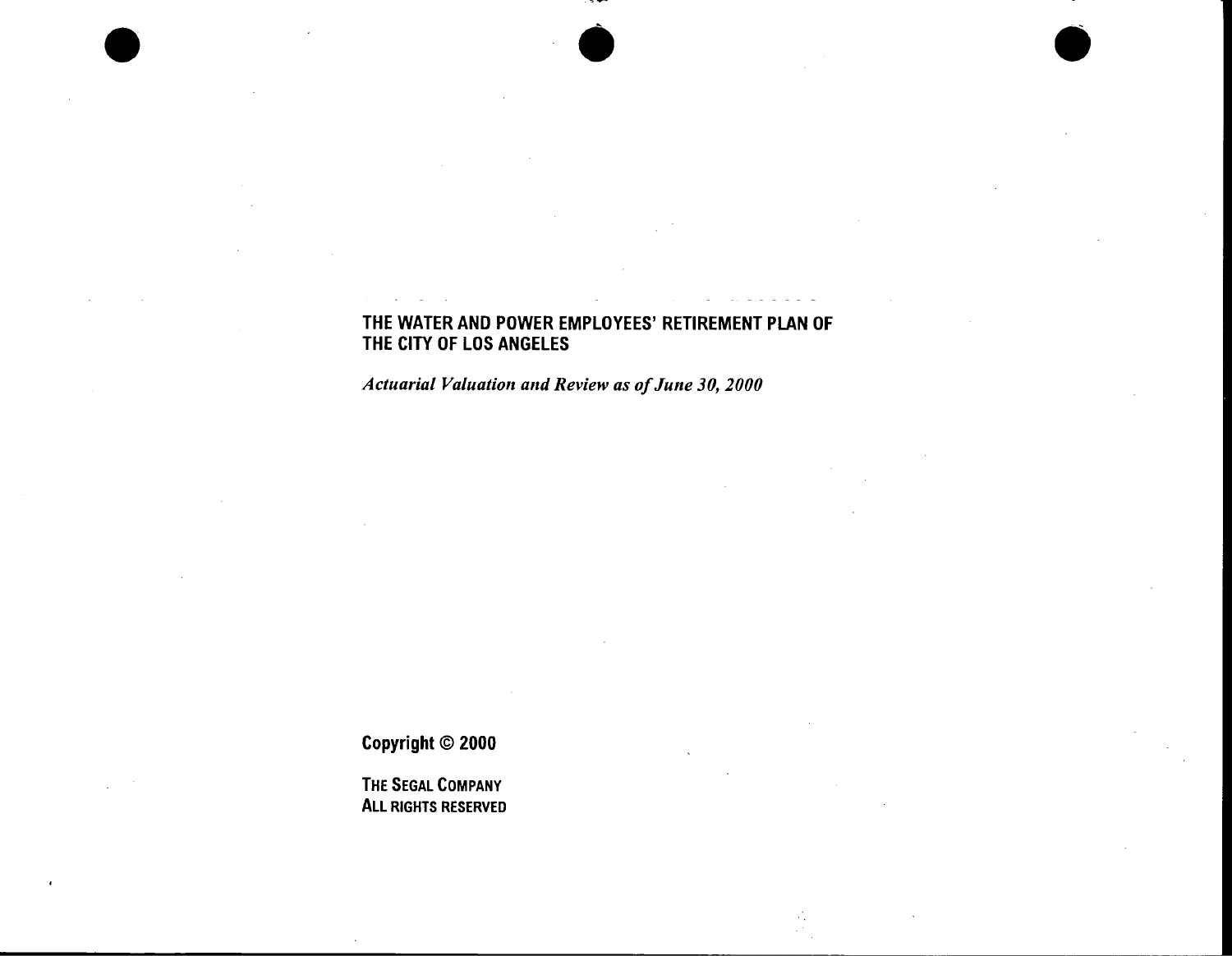*The Segal Company 120 Montgomery Street San Francisco, CA 94104 (415) 263-8200* 

 $\bullet$ 

#### *November 28, 2000*

• ••

*Board of Administration Water and Power Employees' Retirement Plan Los Angeles Department of Water and Power 111 North Hope Street Los Angeles, California 90012* 

*Dear Members of the Board:* 

*We are pleased to submit the Actuarial Valuation and Review as of June 30, 2000. This valuation is based on financial statements and employee data furnished by the Retirement Office. We would like to take this opportunity to express our appreciation for the courtesy and cooperation accorded to us by the Retirement Office during the course of our work.* 

*This is to certify that The Segal Company has prepared an Actuarial Valuation of the Plan as of June 30, 2000, in accordance with generally accepted actuarial principles and practices. To the best of my knowledge, the information supplied in this Actuarial Valuation is complete and accurate and in my opinion the assumptions used, (a) are reasonable and (b) represent my best estimate of anticipated experience under the Plan. We look forward to reviewing this report with you at your next meeting and to answering any questions you may have.* 

*Sincerely,* 

THE SEGAL COMPANY

*By:* 

*Paul Angelo, F.S.A., M.A.A.A., F.C.A. Vice President and Actuary*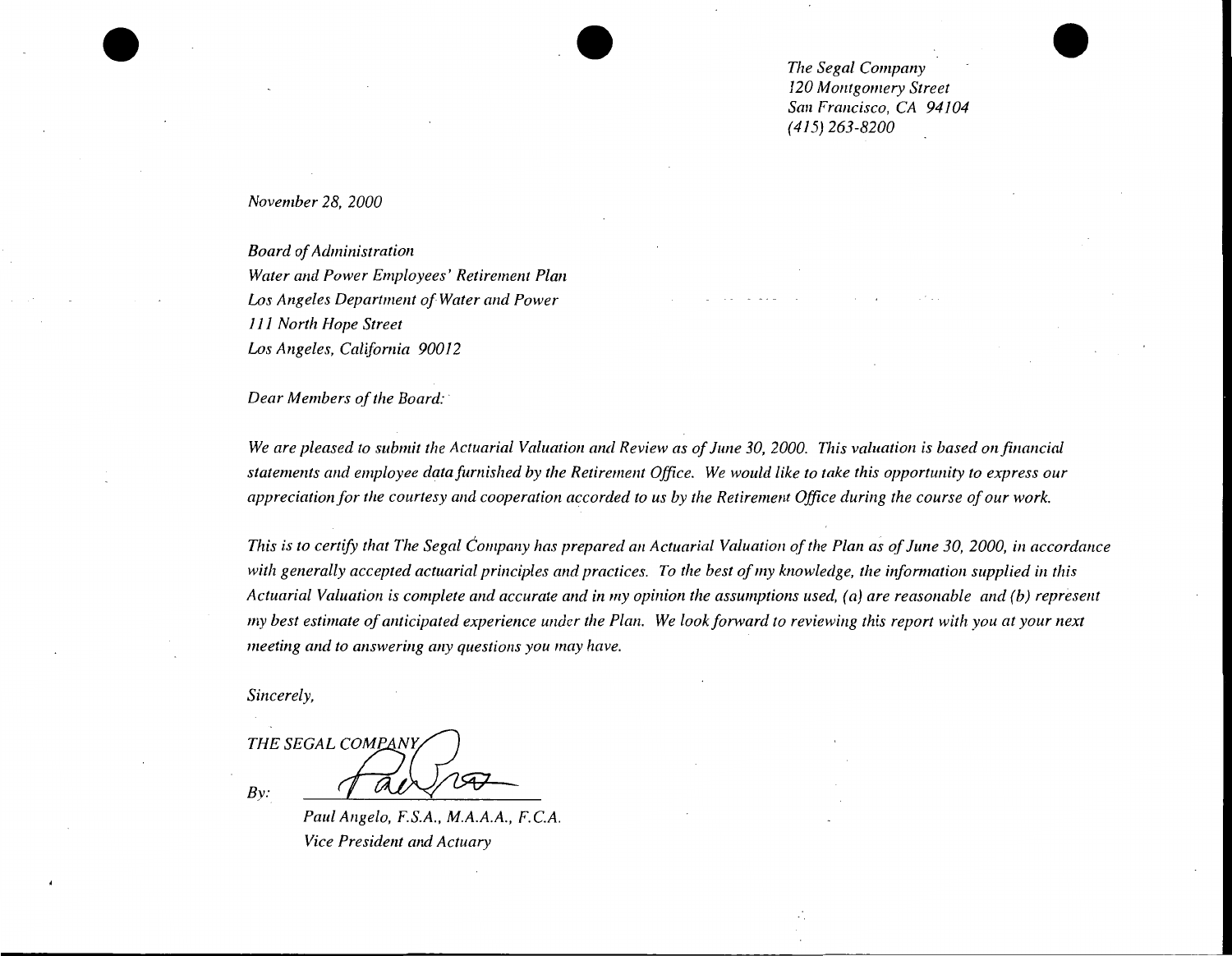# **SECTION 1**

#### **VALUATION SUMMARY**

•

Significant Issues in Valuation Year

 $\mathbf{v}$ 

# **SECTION 2**

## **VALUATION RESULTS**

- A. Summary of Membership ........ 1
- B. Projected Contribution and Reserve Accounts .................... 2 C. Unfunded Actuarial Accrued
- Liability ................................... 3
- D. Actuarial Experience ................ 4
- E. Investment Experience ............. 5
- F. Contribution Requirements ....... 6

 $\mathbf{v}$ 

# **.. SECTION 3**

#### **SUPPLEMENTARY INFORMATION**

 $\bullet$ 

 $\bullet$ .

EXHIBIT A The Actuarial Value of Assets ...... 7 EXHIBIT B Actuarial Balance Sheet: ............... 8 EXHIBITC Recommended Contributions ........ 9 EXHIBITD Accounting Pension Cost - GASB No. 27 ........................... 10 EXHIBIT E Value of Earned Benefits - FASB No. 35 ............................ 11 **EXHIBIT F** Adjusted Reserves ....................... 12 EXHIBIT G Section 415 Limitations .............. 13

# **SECTION 4**

## **STATISTICS, ASSUMPTIONS, AND PLAN PROVISIONS**

 $\bullet$ 

### EXHIBIT 1 Pensions in Pay Status on June 30, 2000 .......................... 4 - 1 EXHIBIT 2 Participants in Active Service by Age and by Service ................. 4 - 2 EXHIBIT 3 Actuarial Assumptions and Actuarial Cost Method ............................ 4 - 3 EXHIBIT 4 Summary of Plan Provisions ... 4 - 7

.I  $\mathbf{v}$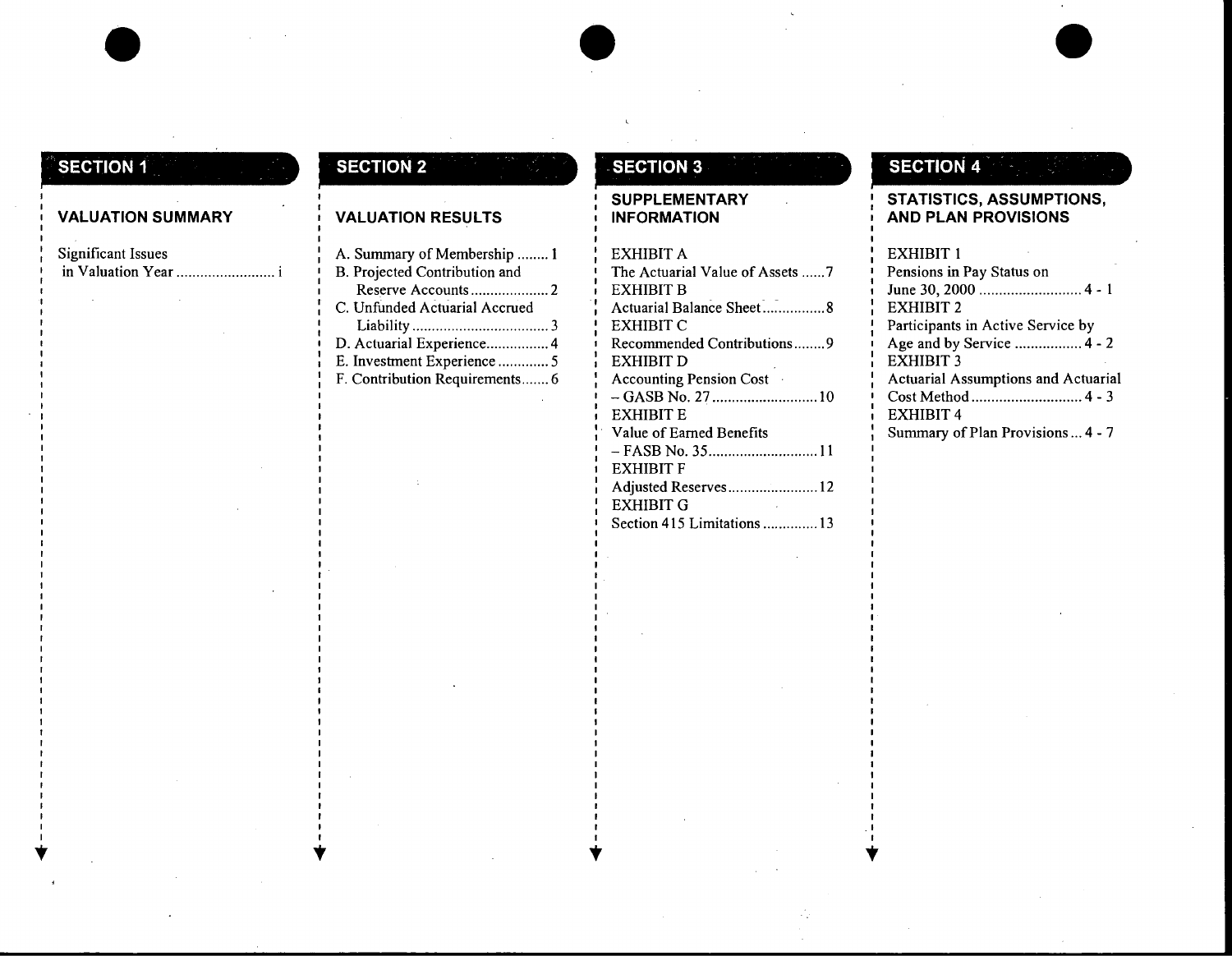#### SIGNIFICANT ISSUES IN VALUATION YEAR:

- The active membership increased by 4.4% during the 1999-2000 plan year.  $\blacktriangleright$
- $\triangleright$  The valuation is based on an 8.0% interest assumption, a 5.5% salary scale assumption, and the other actuarial assumptions developed in the June 30, 1996 investigation. All liabilities were projected forward from March 31, 2000 to June 30, 2000.
- $\triangleright$  The salaries for continuing actives increased by 6.1% from the rate in effect on March 31, 1999 to the rate in effect on March 31, 2000. Since this increase is larger than the assumed rate of 5.5%, the plan experienced an actuarial loss from salary increases. This loss amounted to \$4.5 million for the current year.
- The actuarial value of assets earned a return of approximately 11% for the June 30, 1999 to June 30, 2000 plan year. This  $\blacktriangleright$ resulted in an actuarial gain of \$165 million when measured against the assumed rate of return of 8.0%.
- $\triangleright$  Once again, the required contribution rate is zero before the mandatory 110% matching of the employee contribution. The required contribution for the 2001 to 2002 year is estimated to be \$23.1 million or 5.7% of pay. Actual contributions will be calculated as 110% of employee contributions.

 $\mathbf{i}$ 

This report reflects the new policy for amortizing any surplus or unfunded actuarial accrued liability, as adopted by the  $\blacktriangleright$ Board. This policy is based on 15 year amortization periods and is described in Section 4, Exhibit 3 (page 4-6).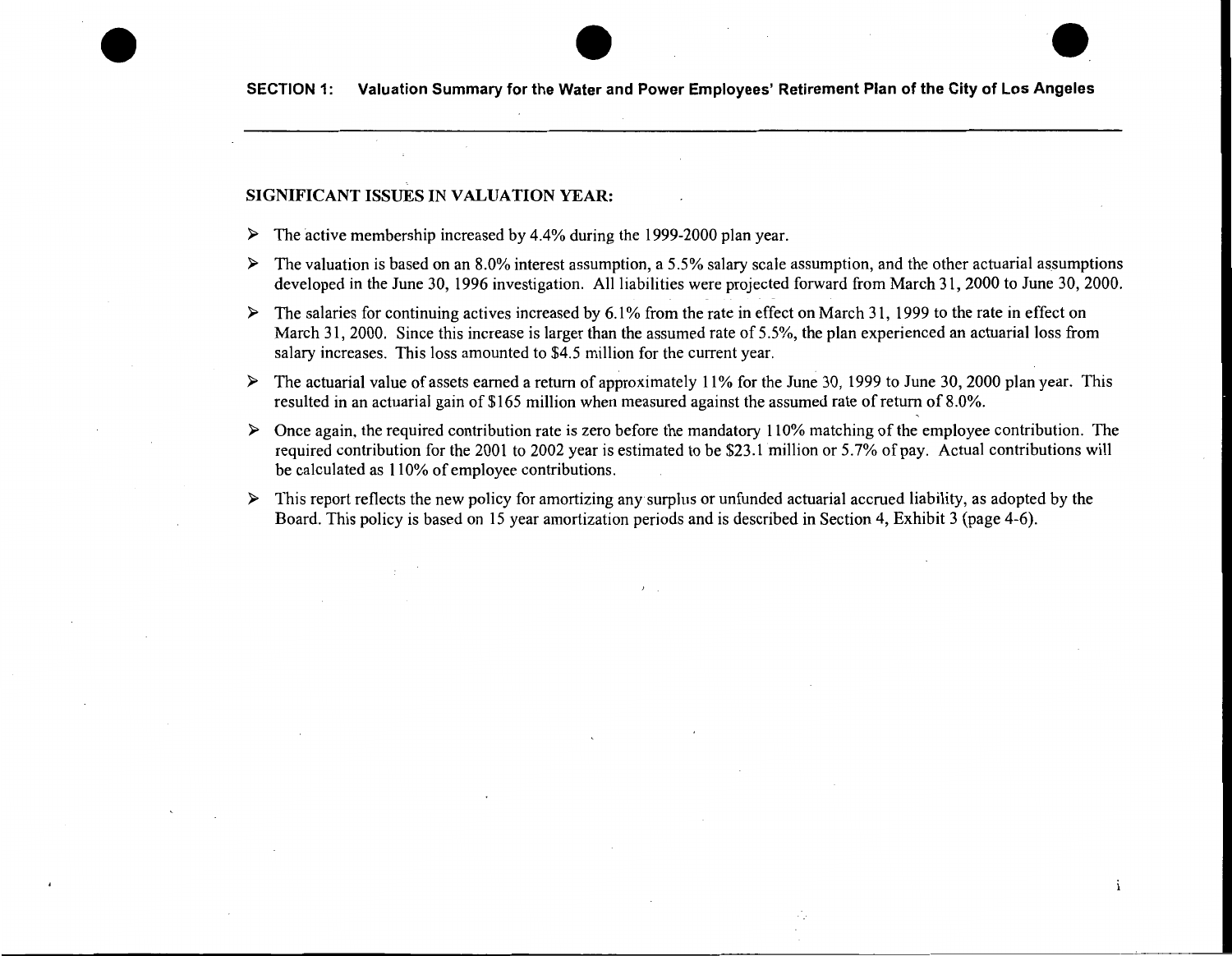• **SECTION 2: Valuation Results for the Water** • **and Power Employees' Retirement Plan of the City of Los Angeles** •

#### A. SUMMARY OF MEMBERSHIP

The Actuarial Valuation and Review considers the number and demographics of covered participants, including active participants, inactive vested participants, pensioners and beneficiaries.

This section presents a summary of significant statistical data on these participant groups.

 $\mathbf{I}$ 

More detailed information for this valuation year can be found in Section 4, Exhibits 1 and 2.

#### **CHART 1**

## **Summary of Membership**

|    |                                                                                           | March 31, 2000 | March 31, 1999 | Percent Increase             |
|----|-------------------------------------------------------------------------------------------|----------------|----------------|------------------------------|
|    | <b>Active Members</b>                                                                     |                |                |                              |
|    | Number                                                                                    | 6,807          | 6,518          | 4.4%                         |
|    | Monthly salary<br>2.                                                                      | \$32,007,104   | \$29,448,918   | 8.7%                         |
|    | Average monthly salary<br>3.                                                              | \$4,702        | \$4,518        | 4.1%                         |
|    | Average age<br>4.                                                                         | 44.8           | 44.4           | $\qquad \qquad \blacksquare$ |
|    | 5.<br>Average years of service                                                            | 15.4           | 15.3           | ۰                            |
| H. | <b>Terminated Vested Members</b>                                                          |                |                |                              |
|    | Number<br>Ι.                                                                              | 1,387          | 1,450          | $(4.3)\%$                    |
|    | Average member account balance<br>2.                                                      | \$26,637       | \$24,063       | 10.7%                        |
|    | <b>III.</b> Retired Members                                                               |                |                |                              |
|    | Number<br>1.                                                                              | 9,749          | 9,967          | $(2.2)\%$                    |
|    | $\overline{2}$ .<br>Monthly allowances                                                    |                |                |                              |
|    | basic service benefits and<br>(a)<br>continuance to surviving<br>eligible spouse benefits | \$16,999,040   | \$16,872,232   | 0.8%                         |
|    |                                                                                           |                |                | 4.1%                         |
|    | cost-of-living benefits<br>(b)                                                            | 5,532,058      | 5,312,964      | 1.6%                         |
|    | total<br>(c)                                                                              | \$22,531,098   | \$22,185,196   |                              |
|    | 3.<br>Average total allowance                                                             | \$2,311        | \$2,226        | 3.8%                         |

 $\mathcal{L}_\mathcal{C}$ 

 $\mathcal{F}^{\mathcal{A}}$  , and  $\mathcal{F}^{\mathcal{A}}$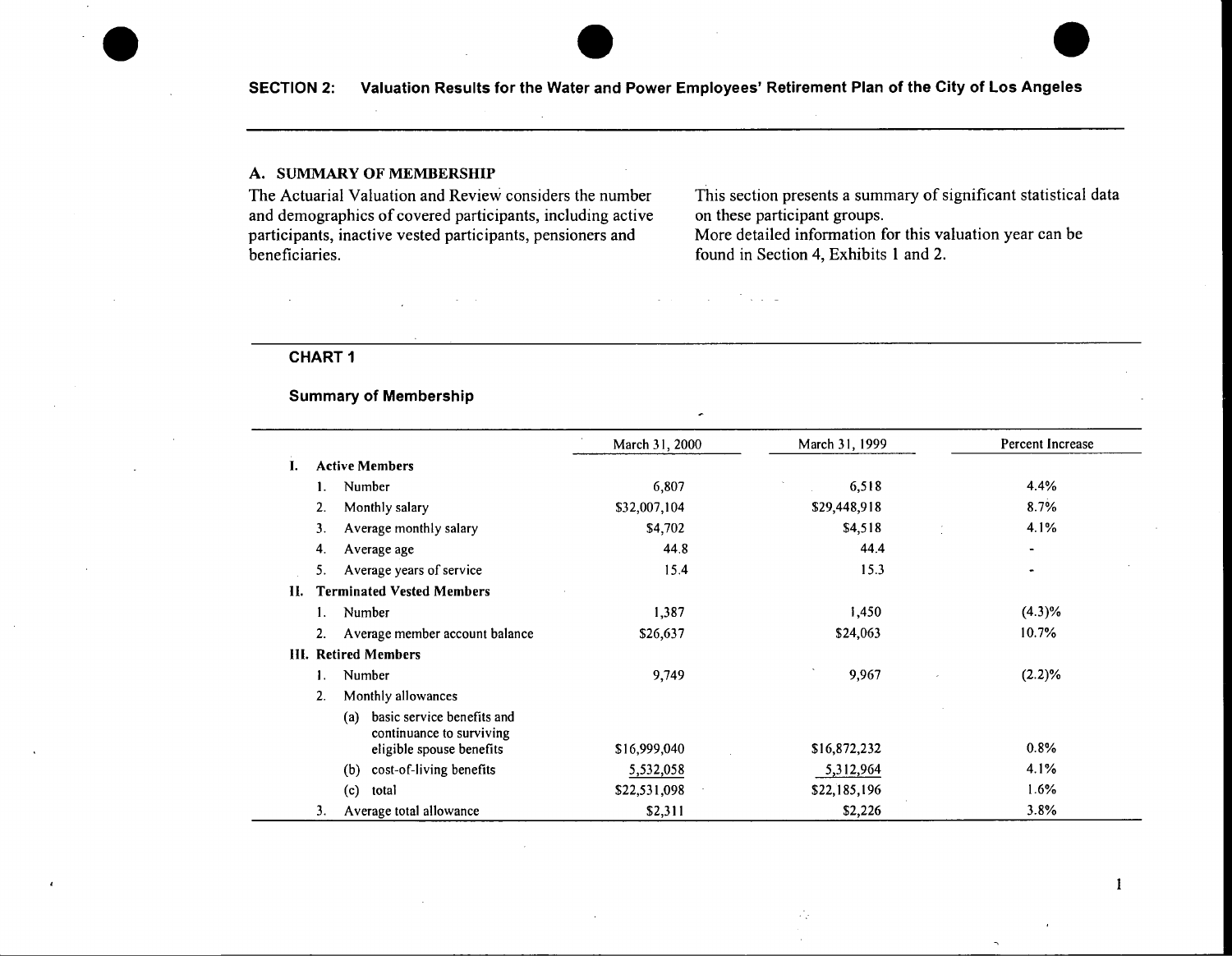## **B.** PROJECTED CONTRIBUTION AND RESERVE ACCOUNTS

The actuarial valuation is based on financial statements that the Retirement Office provided.

#### **CHART2**

**Projected Contribution and Reserve Accounts** 

|    |                                                      | June 30, 2000   | June 30, 1999   |
|----|------------------------------------------------------|-----------------|-----------------|
|    | Reserve for retirement allowance for retired members | \$3,408,139,712 | \$3,181,086,569 |
|    | Contribution accounts:                               |                 |                 |
|    | members (excluding additional contributions)<br>(a)  | 392,838,570     | 353,416,668     |
|    | Department of Water and Power<br>(b)                 | (403, 506, 043) | (334, 180, 040) |
|    | Reserve for investment losses                        | 4,565,754       | 34,289,503      |
| 4. | General reserve                                      | 112,065,935     | (2,939,439)     |
|    | Total                                                | \$3,514,103,928 | \$3,231,673,261 |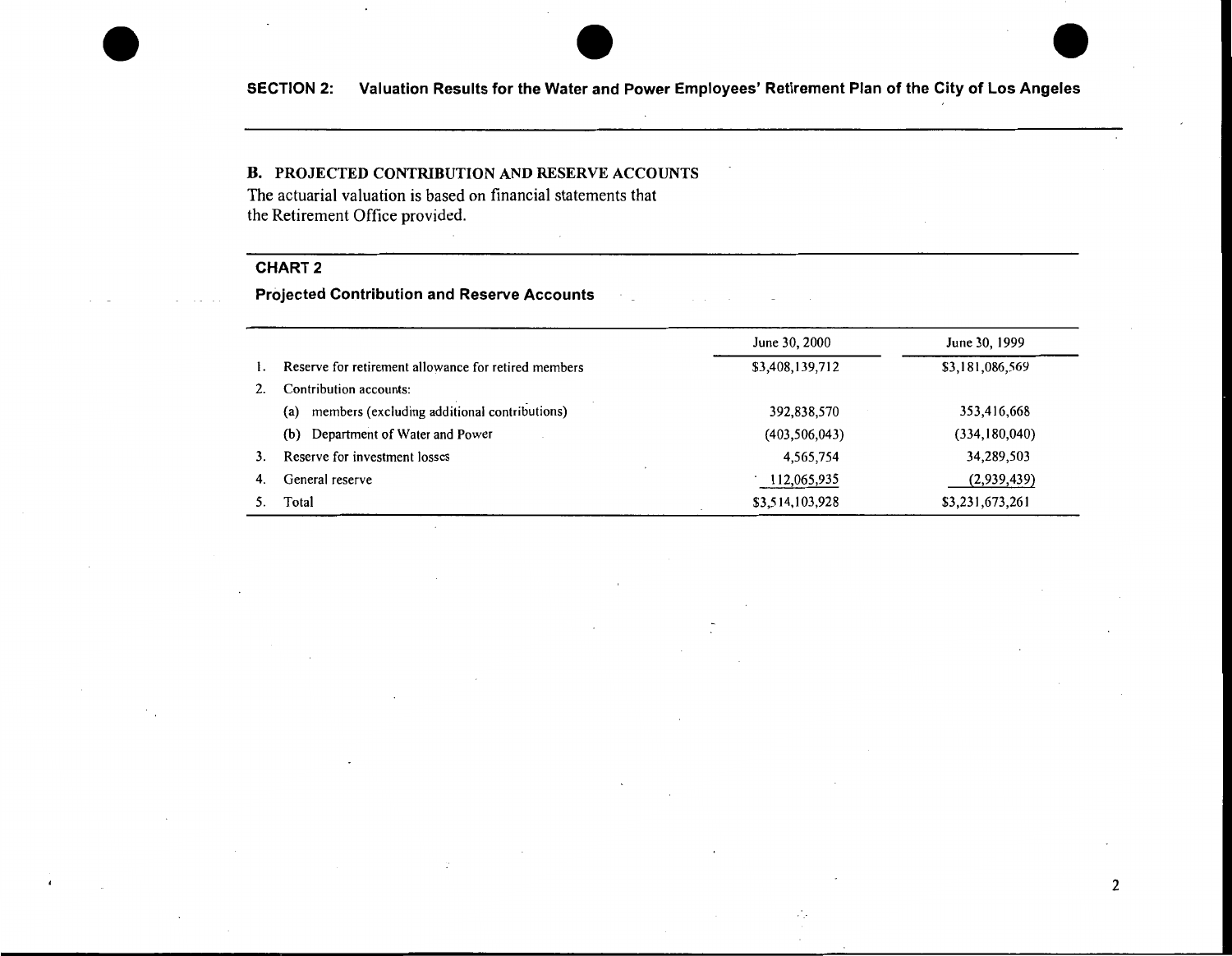#### C. UNFUNDED ACTUARIAL ACCRUED LIABILITY

The actuarial value of assets (using the asset smoothing method) has increased from \$5,254,093,071 on June 30, 1999 to \$5,605,856,078 on June 30, 2000.

The actuarial accrued liability (using the entry age method) is a measure of the liability for prior service, and includes a projection of salaries. The actuarial accrued liability has increased from \$4,911,443,303 on June 30, 1999 to \$5,082,960,078 on June 30, 2000.

The actuarial accrued liability less the actuarial value of assets is called the unfunded actuarial accrued liability (UAAL). For the last three years this amount has been negative (actuarial value of assets exceed the actuarial accrued liability).

The change in UAAL is analyzed below. The change in UAAL attributable to 1999-2000 experience was measured using the data provided by the Retirement Plan Manager.

#### *The chart shows the development and reconciliation of the UAAL*

 $\bullet$ 

#### **CHART3**

**Determination of Unfunded Actuarial Accrued Liability; Reconciliation of UAAL** 

| Determination of UAAL                                      |                 |                    |
|------------------------------------------------------------|-----------------|--------------------|
|                                                            | June 30, 2000.  | June 30, 1999      |
| Actuarial accrued liability                                | \$5,082,960,078 | \$4,911,443,303    |
| Actuarial value of assets                                  | 5,605,856,078   | 5,254,093,071      |
| Unfunded actuarial accrued liability (UAAL): $(1) - (2)$   | (522, 896, 000) | (342, 649, 768)    |
| Funding Ratio: $(2)/(1)$<br>4.                             | 110.3%          | 107.0%             |
| Reconciliation of UAAL                                     |                 |                    |
| UAAL on June 30, 1999                                      |                 | $($ \$342,649,768) |
| Expected decrease, due to normal experience of the plan    |                 | (17,021,993)       |
| Decrease due to investment return more than 8%             |                 | (165, 412, 112)    |
| Increase due to salary increases over 5.5%<br>4.           |                 | 4,494,547          |
| Increase due to noninvestment actuarial experience         |                 | (2,306,674)        |
| UAAL on June 30, 2000: $(1) + (2) + (3) + (4) + (5)$<br>6. |                 | $($ \$522,896,000) |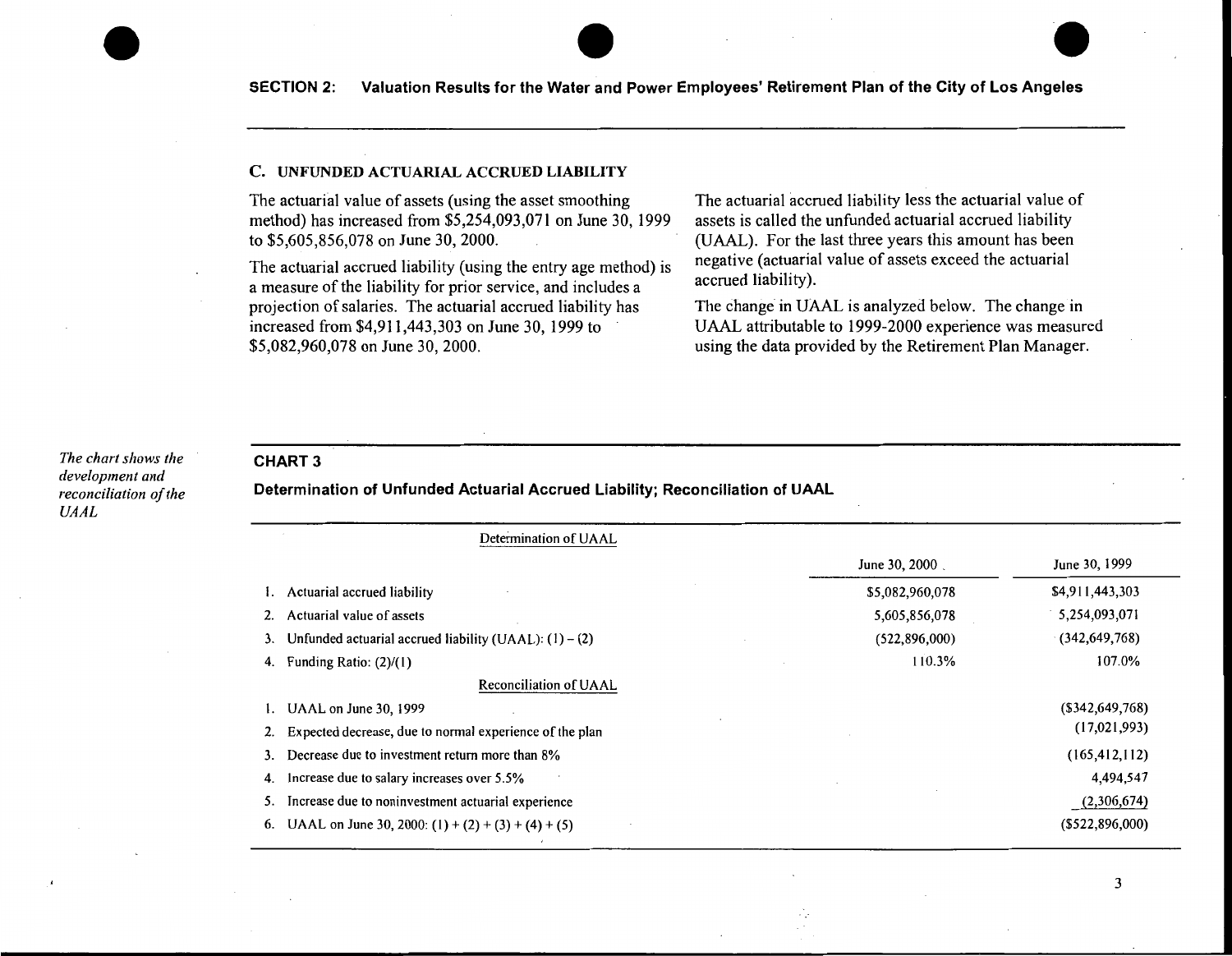#### **D.** ACTUARIAL EXPERIENCE

To calculate the cost requirements of the plan, assumptions are made about future events that affect the amount and timing of benefits to be paid and assets to be accumulated. Each year actual experience is measured against the assumptions and, to the extent that there are differences in that year, the contribution requirement is adjusted. If assumptions are changed, the contribution requirement is adjusted to take into account a change in experience anticipated for all future years.

Taking account of experience gains or losses in one year without making a change in assumptions reflects the belief that the single year's experience was a short term development and that, over the long run, experience will return to that originally assumed. For contribution requirements to remain stable, assumptions should approximate experience.

When compared to the expected actuarial accrued liability, the net experience variation other than investment experience was not significant. On the following page is a discussion of the investment component of the actuarial experience.

4

#### *The chart provides a summary of the prior year's actuarial experience.*

 $\bullet$ 

#### **CHART4**

**Actuarial Experience for Year Ended June 30, 2000** 

|    | Net gain/(loss) from investments*             | \$165,412,112 |
|----|-----------------------------------------------|---------------|
|    | 2. Net gain/(loss) from salary increases      | (4,494,547)   |
|    | 3. Net gain/(loss) from other Plan experience | 2,306,674     |
| 4. | Net experience gain/(loss): $(1) + (2) + (3)$ | \$163,224,239 |

\* *Details in Chart 5*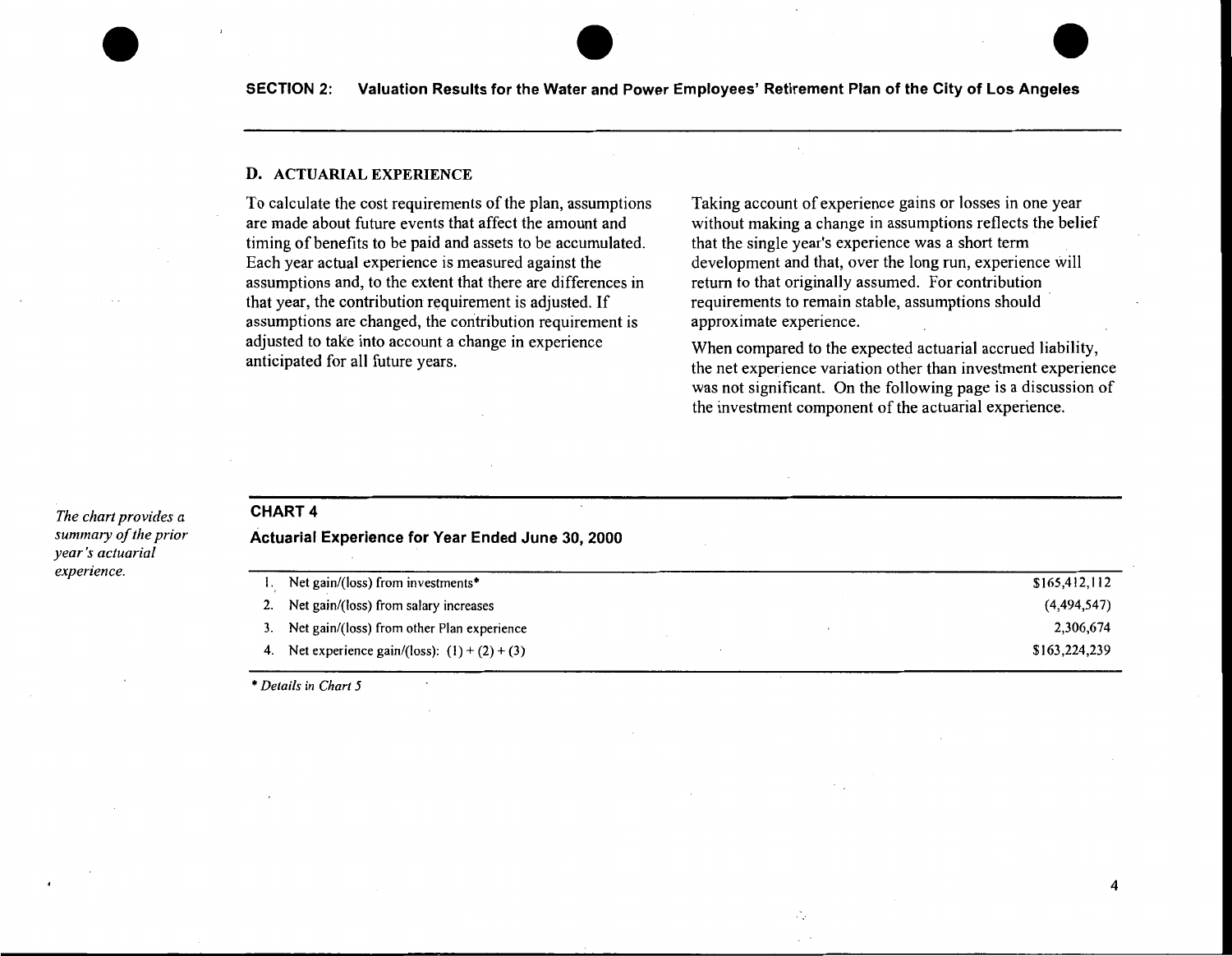#### E. INVESTMENT EXPERIENCE

Because earnings on investments significantly affect the cost of the Plan, an assumption is made about the rate of return on Plan assets. The rate of return is investment income net of investment expenses, expressed as a percentage of the average actuarial value of assets during the year.

Investment income, for the purposes of the actuarial valuation, consists of interest and dividend income, and a four year phase in of realized and unrealized gains and losses.

*This chart shows the portion of the gain/(loss) due to investment experience.* 

 $\bullet$ 

## **CHART 5**

**Investment Experience for Year Ended June 30, 2000** 

|                                                  |                                                                                   | 576,740,460      |
|--------------------------------------------------|-----------------------------------------------------------------------------------|------------------|
| Average actuarial value of assets                |                                                                                   | 5, 141, 604, 345 |
|                                                  |                                                                                   | 11.22%           |
|                                                  |                                                                                   | $8.00\%$         |
| Expected net investment return: $(2) \times (4)$ |                                                                                   | 411,328,348      |
| Actuarial gain/(loss): $(1) - (5)$               |                                                                                   | 165,412,112      |
|                                                  | Net investment return<br>Rate of return: $(1) \div (2)$<br>Assumed rate of return |                  |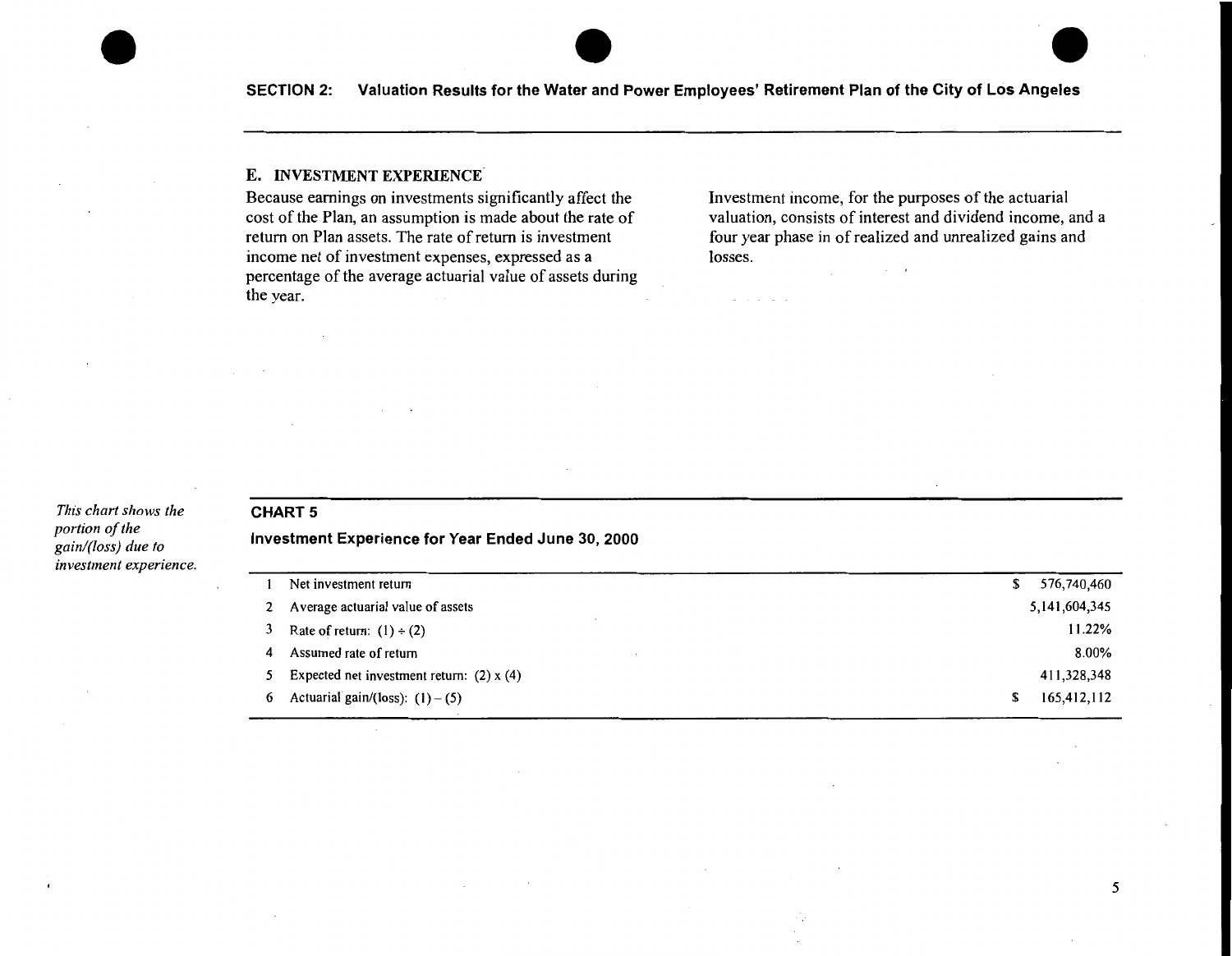#### F. CONTRIBUTION REQUIREMENTS

The recommended Department contribution is made up of (a) normal- the cost of benefits earned this year, and (b) amortization of the UAAL- the portion of liability assigned to past service that has not yet been funded. The Plan is said to be fully funded when the UAAL is negative or assets exceed past service liability. The Department is now funding the normal cost as a percentage of pay and is funding the dollar amount of the amortization payment. The Plan has a surplus as of June 30, 2000 which is amortized over the period ending June 30, 2015. This produces an amortization credit of \$58,827,120 for actuarial surplus this year. This amortization credit is large enough to fully offset the Department's normal cost. As a minimum, the Department contributes the matching 110% of employee contributions.

Therefore, the total expected contributions to the plan will amount to the expected employee contribution of \$20,988,816 plus the expected matching 110% of employee contributions or \$23,087,698 for a total of \$44,076,514. Additional detail can be found in Section 3, Exhibit F.

The Department's theoretical contribution rate increased as a percentage of pay (i.e., became a smaller negative rate). This was primarily the result of the change in the amortization period partially offset by the asset return being greater than assumed. An analysis of the change from the June 30, 1999 rate to the June 30, 2000 rate is shown below.

*The chart summarizes the contribution information for the valuation year.* 

 $\bullet$ 

#### **CHART 6**

#### **Contribution Requirements and Reconciliation of Recommended Contribution Rate**

| <b>Department Contributions</b>               | June 30, 2000 | June 30, 1999 |
|-----------------------------------------------|---------------|---------------|
| Normal cost                                   | 10.59%        | 10.57%        |
| Unfunded (surplus) amortization               | (14.52%)      | $(26.72)\%$   |
| Total*                                        | 0.00%         | $0.00\%$      |
| Employer 110% Contribution Rate               | 5.70%         | 5.58%         |
| Reconciliation of contribution rate**         |               |               |
| June 30, 1999 rate                            |               | (16.15%)      |
| Decrease due to noninvestment actuarial gains |               | $(6.64\%)$    |
| Increase due to salary loss                   |               | 0.41%         |
| Decrease due to asset gain                    |               | (15.25%)      |
| Increase due to change in amortization period |               | 33.70%        |
| June 30, 2000 rate**                          |               | $(3.93\%)$    |

\*The recommended contribution rate cannot be less than 0.0% of pay.

\*\* The reconciliation is shown using the underlying negative rates for illustration purposes only.

---------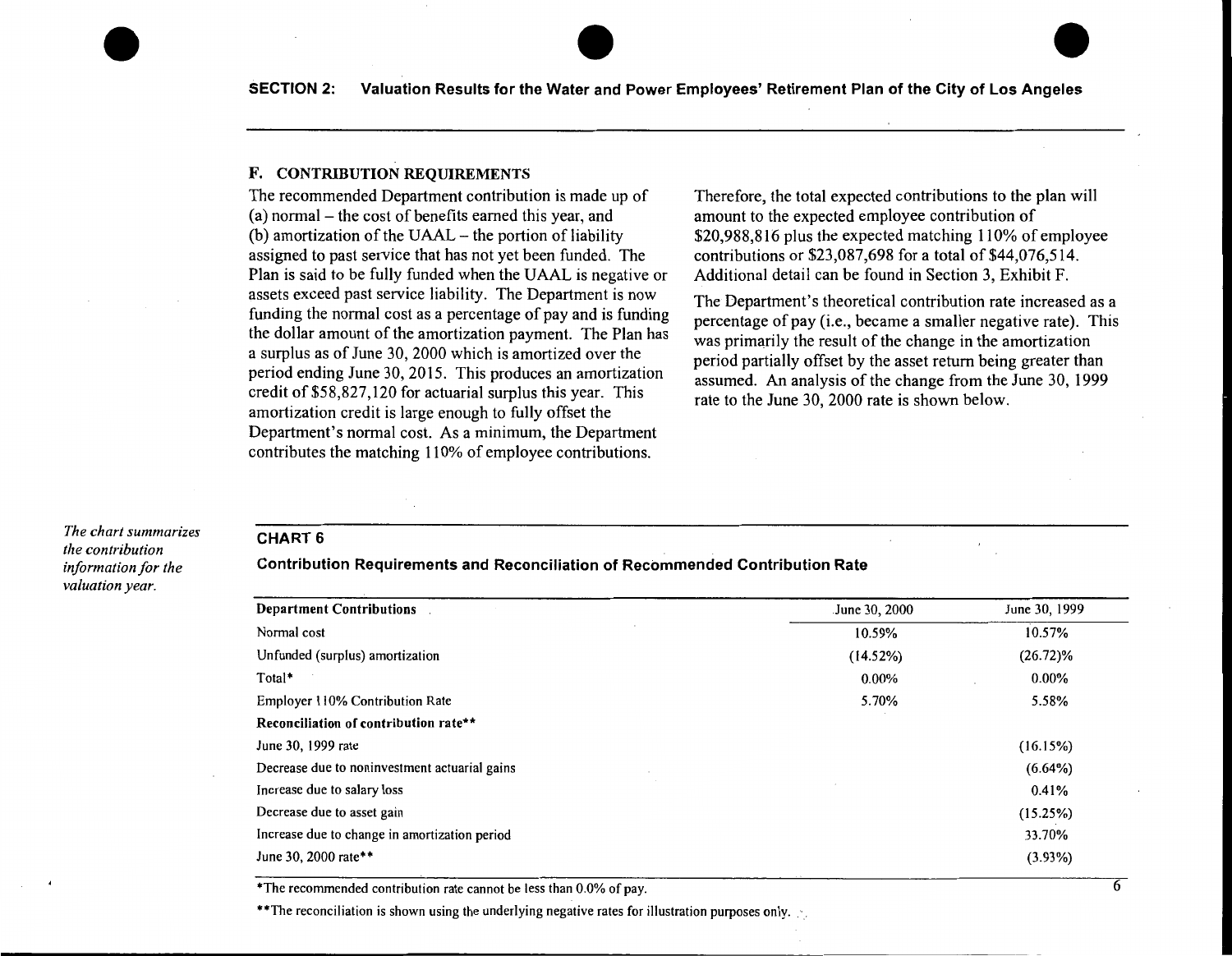#### **EXHIBIT A**

**The Actuarial Value of Assets** 

| June 30<br>Year | <b>Market Value</b><br><b>Equities</b> | <b>Book Value</b><br><b>Equities</b> | <b>Unrealized</b><br>Gains | Change in<br><b>Unrealized</b><br>Gains | <b>Book Value</b><br>Total Fund | Reserve for<br>Investment<br>Losses | General<br>Reserve |
|-----------------|----------------------------------------|--------------------------------------|----------------------------|-----------------------------------------|---------------------------------|-------------------------------------|--------------------|
| 2000            | \$3,490,328,856                        | \$1,168,795,033                      | \$2,321,533,823            | (S285, 848, 808)                        | \$3,514,103,929                 | \$4,565,754                         | \$112,065,935      |
| 1999            | 3,834,125,994                          | 226,743,363,                         | 2,607,382,631              | 330, 193, 832                           | 3,230,951,816                   | 34,289,503                          | (2,939,439)        |
| 1998            | 3,505,970,723                          | 228,781,924.ا                        | 2,277,188,799              | 649,758,698                             | 3,176,151,852                   | 4,591,642                           | 39,146,448         |
| 1997            | 2,872,657,054                          | 245,226,953,                         | 1,627,430,101              | 639, 187, 772                           | 2,973,400,243                   | 0                                   | 29,572,429         |
| 1996            | 2,168,453,789                          | ,180,211,460                         | 988,242,329                | 354,605,147                             | 2,833,621,726                   | 4,539,702                           | 30,000,000         |

Ą.  $\chi^2$  .

| (1)  | Book value of total fund                                            | \$3,514,103,929          |
|------|---------------------------------------------------------------------|--------------------------|
| (2)  | Book value of equities                                              | 1,168,795,033            |
| (3)  | Reserve for investment losses                                       | 4,565,754                |
| (4)  | General reserve                                                     | 112,065,935<br>$\bullet$ |
| (5)  | Actuarial value of assets for nonequities: $(1) - (2) - (3) - (4)$  | \$2,228,677,207          |
| (6)  | Market value of equities, June 30, 2000                             | \$3,490,328,856          |
| (7)  | .75 x 2000 change in unrealized gains                               | (214, 386, 606)          |
| (8)  | .50 x 1999 change in unrealized gains                               | 165,096,916              |
| (9)  | .25 x 1998 change in unrealized gains                               | 162,439,675              |
| (10) | Actuarial value of equities, June 30, 2000: $(6) - (7) - (8) - (9)$ | \$3,377,178,871          |
| (11) | Total Actuarial value of assets $(5) + (10)$                        | \$5,605,856,078          |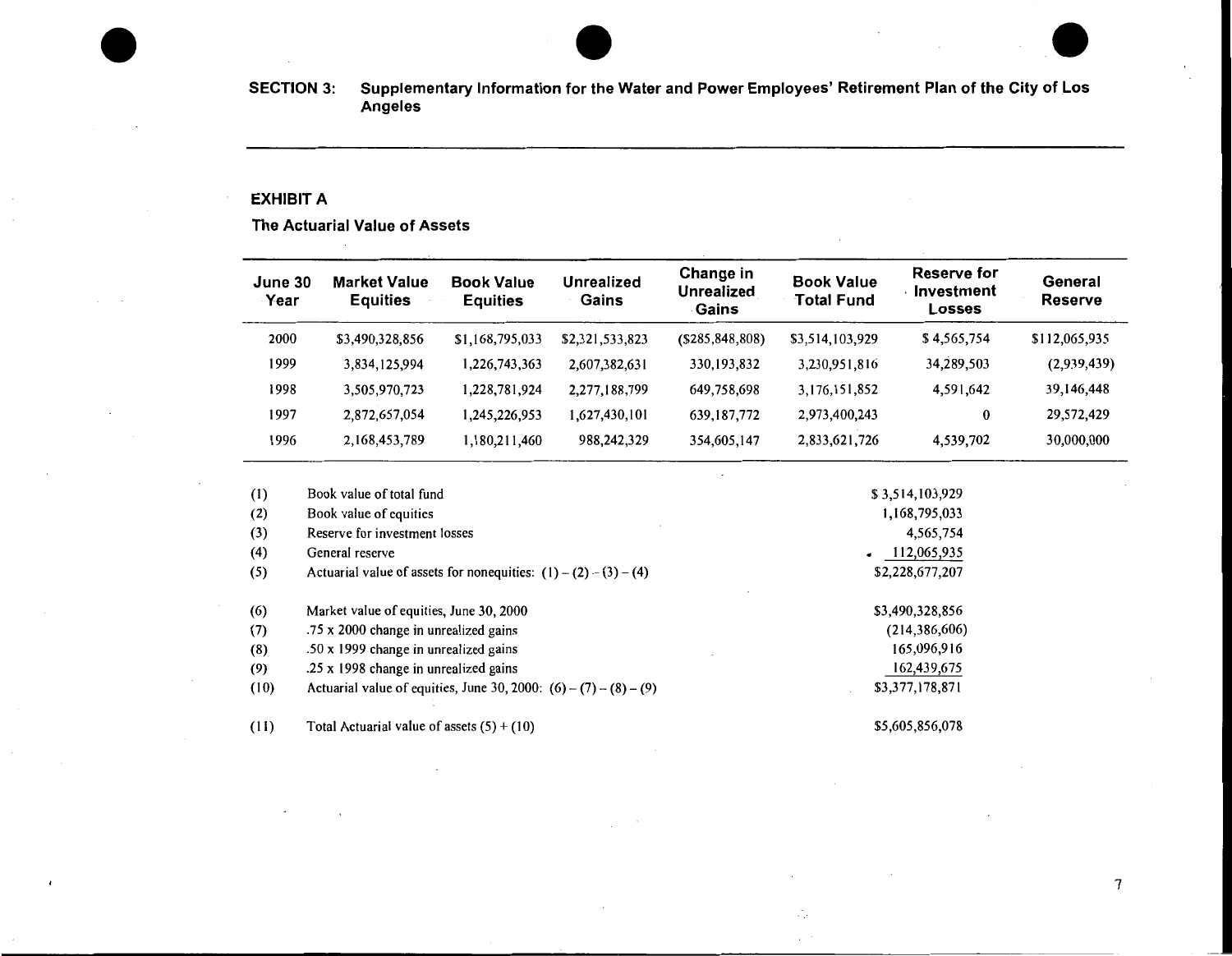

#### **EXHIBITS**

#### **Actuarial Balance Sheet**

An overview of your Plan's funding is given by an Actuarial Balance Sheet. In this approach, we first determine the amount and timing of all future payments that will be made by the Plan for current participants. We then discount these payments at the valuation interest rate to the date of the valuation, thereby determining their present value. We refer to this present value as the "liability" of the Plan.

Second, we determine how this liability will be met. These actuarial "assets" include the net amount of assets already accumulated by the Plan, the present value of future member contributions, the present value of future Department normal cost contributions, and the present value of future Department amortization payments.

#### Actuarial Balance Sheet

| Assets |                                                       | June 30, 2000   | June 30, 1999   |
|--------|-------------------------------------------------------|-----------------|-----------------|
| 1.     | Total actuarial value of assets                       | \$5,605,856,078 | \$5,254,093,071 |
| 2.     | Present value of future contribution by members       | 222,025,060     | 203,531,094     |
| 3.     | Present value of future Department contributions for: |                 |                 |
|        | entry age normal cost<br>(a)                          | 437,929,359     | 409,847,279     |
|        | unfunded actuarial accrued liability<br>(b)           | (522,896,000)   | (342, 649, 768) |
| 4.     | Total current and future assets                       | \$5,742,914,497 | \$5,524,821,676 |
|        | Liabilities                                           | June 30, 2000   | June 30, 1999   |
| 5.     | Present value of benefits already granted:            | \$3,374,531,483 | \$3,359,341,944 |
| 6.     | Present value of benefits to be granted:              | \$2,368,383,014 | \$2,165,479,732 |
| 7.     | Total liabilities                                     | \$5,742,914,497 | \$5,524,821,676 |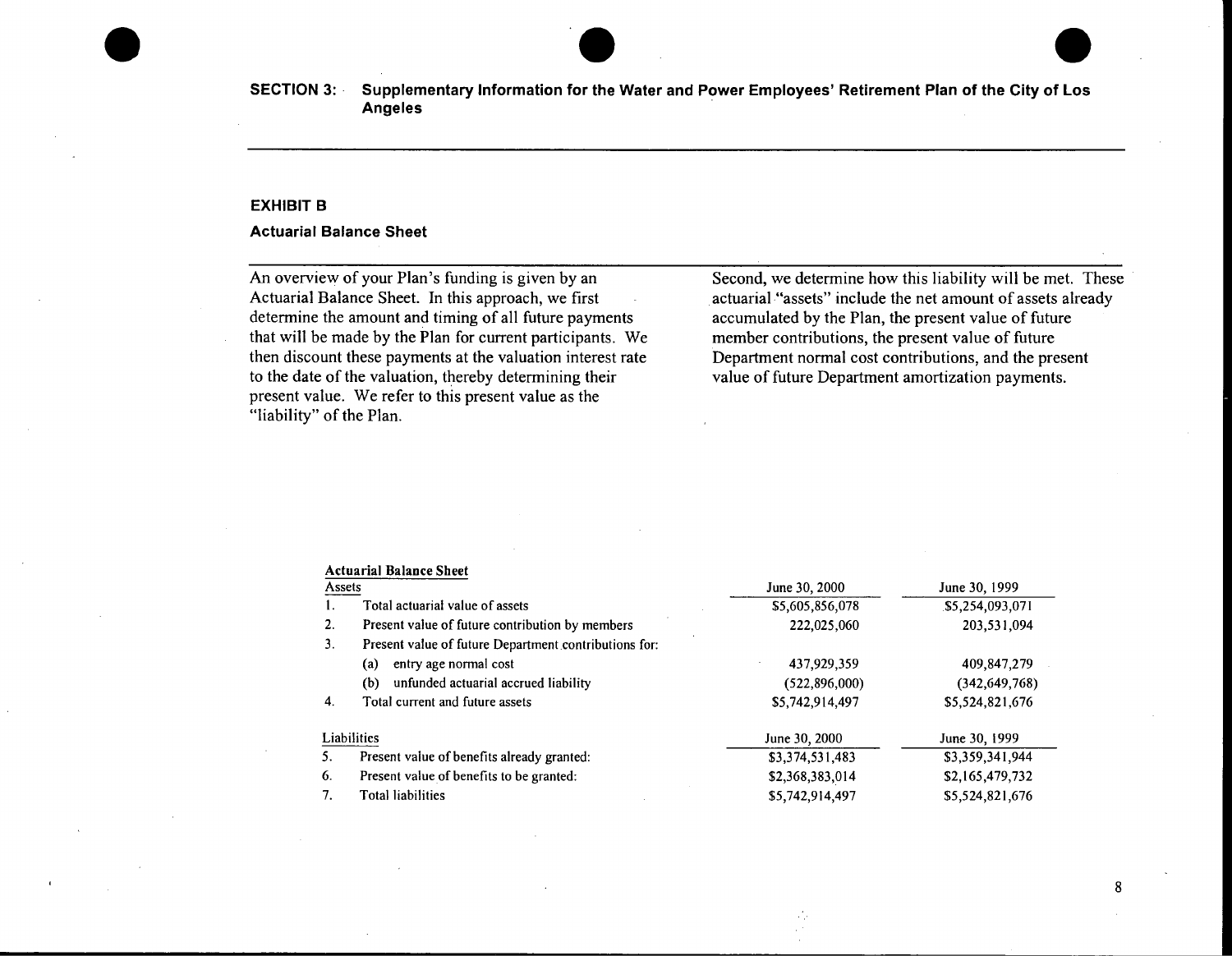#### **EXHIBIT C**

#### **Recommended Contributions**

Department contributions have been determined on the basis of the entry age normal cost funding method. The entry age normal method defines the normal cost as the level percentage of salary necessary to fund the projected future benefit over the period from the date of entry (i.e., employment) to the date of retirement. The normal cost percentage is subdivided into two parts. The first part is the percentage of salary specified as the member contribution; the second part, the Department portion, is the balance after deducting the member contribution percentage from the total normal cost percentage. The actuarial accrued liability is equal to the excess of total

present value of benefits (earned and unearned with respect to all current members) over the present value of future member contributions, and the present value of future Department normal costs with respect to current members. The excess shortfall of the actuarial accrued liability over the actuarial value of assets is called the unfunded (surplus) actuarial accrued liability and is amortized over the period ending June 30, 2015 by level contributions.

The recommended contribution rates for the various types of benefits provided by the Plan set forth below are based on salaries as of June 30, 2000.

|    | <b>Recommended Department Contributions</b> |                | June 30, 2000       |                     |  |
|----|---------------------------------------------|----------------|---------------------|---------------------|--|
|    |                                             | Dollar amount  | As a percent of pay | As a percent of pay |  |
| Ł. | <b>Total Normal Cost</b>                    | \$63,899,656   | 15.77%              | 15.64%              |  |
| 2. | <b>Expected Member Contribution</b>         | 20,988,816     | 5.18                | 5.07                |  |
| 3. | Net Normal Cost: $(1) - (2)$                | \$42,910,840   | 10.59               | 10.57               |  |
| 4. | Amortization of UAAL (surplus)              | (58, 827, 120) | (14.52)             | (26.72)             |  |
| 5. | Required Employer Contribution              | 0              | $0.00\%$            | $0.00\%$            |  |
| 6. | Employer Match                              | 23,087,698     | 5.70%               | 5.58%               |  |
| 7. | Greater of Required Employer                | 23,087,698     | 5.70%               | 5.58%               |  |
|    | Contribution or Employer Match              |                |                     |                     |  |

The recommended contribution rate cannot be less than  $0.0\%$  of pay. The actual contribution is at least the mandatory 110% of employees contributions.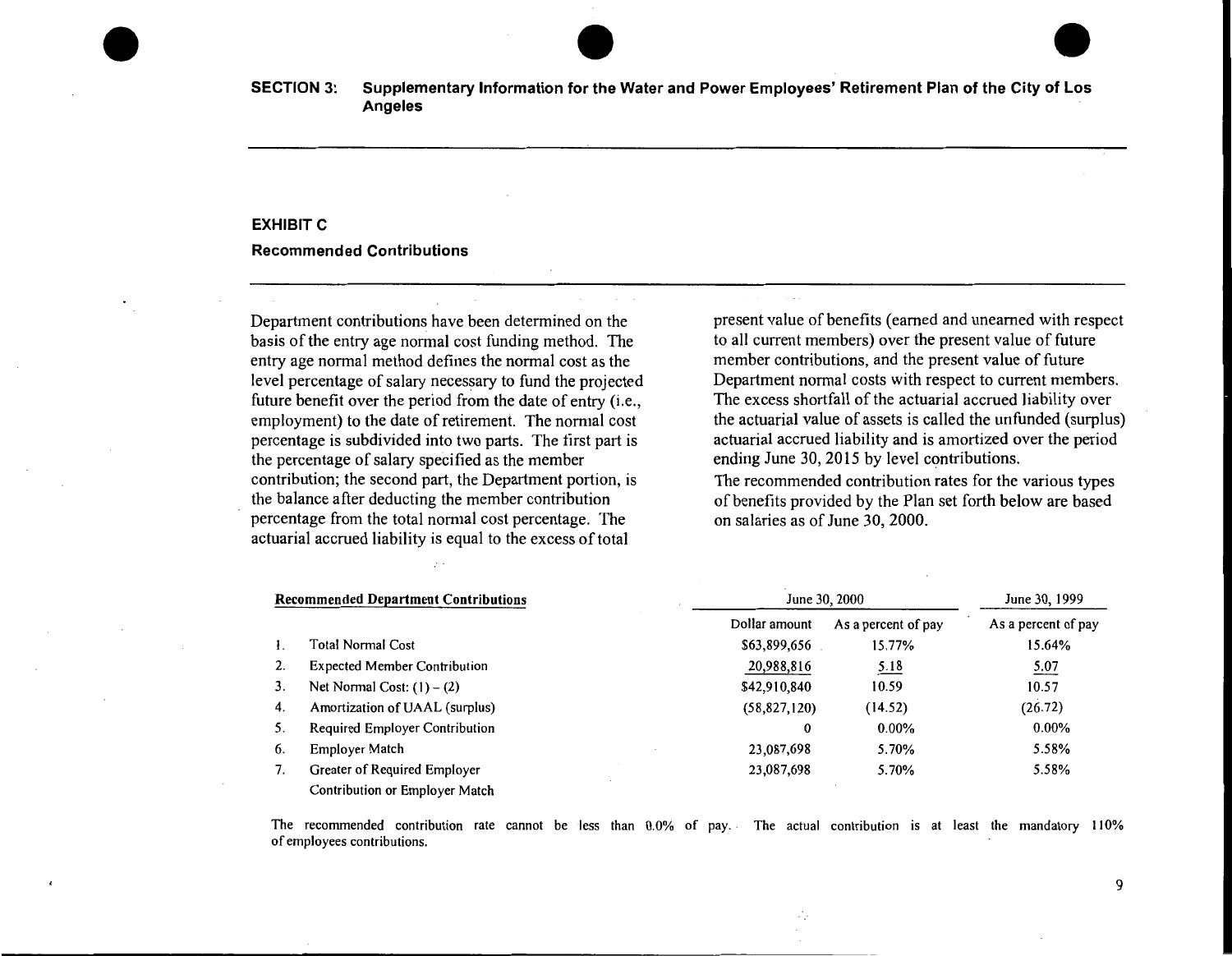

 $\ddot{\phantom{a}}$ 

#### **EXHIBIT D**

## **Accounting Pension Cost- GASB No. 27**

| The Department adopted Government Accounting           | year the actuarial recommended contribution adjusted for   |
|--------------------------------------------------------|------------------------------------------------------------|
| Standards Board Statement No. 27 (GASB 27) in          | the amortization of any Net Pension Obligation existing at |
| accounting for costs under the Retirement Plan. This   | the start of the year. The following table shows the costs |
| statement requires that the Department expense in each | for the current and prior fiscal years.                    |

| <b>Accounting Pension Cost - Estimated</b> |                                    | <b>Fiscal Year</b><br>Ending<br>June 30, 2000 |           | Fiscal Year<br>Ending<br>June 30, 1999 |              |
|--------------------------------------------|------------------------------------|-----------------------------------------------|-----------|----------------------------------------|--------------|
|                                            | Actuarial recommended contribution | £.                                            |           |                                        | 0            |
| 2.                                         | Adjustment                         |                                               | 5,378,281 |                                        | 34,578,361   |
|                                            | Pension cost                       | \$5.378,281                                   |           |                                        | \$34,578,361 |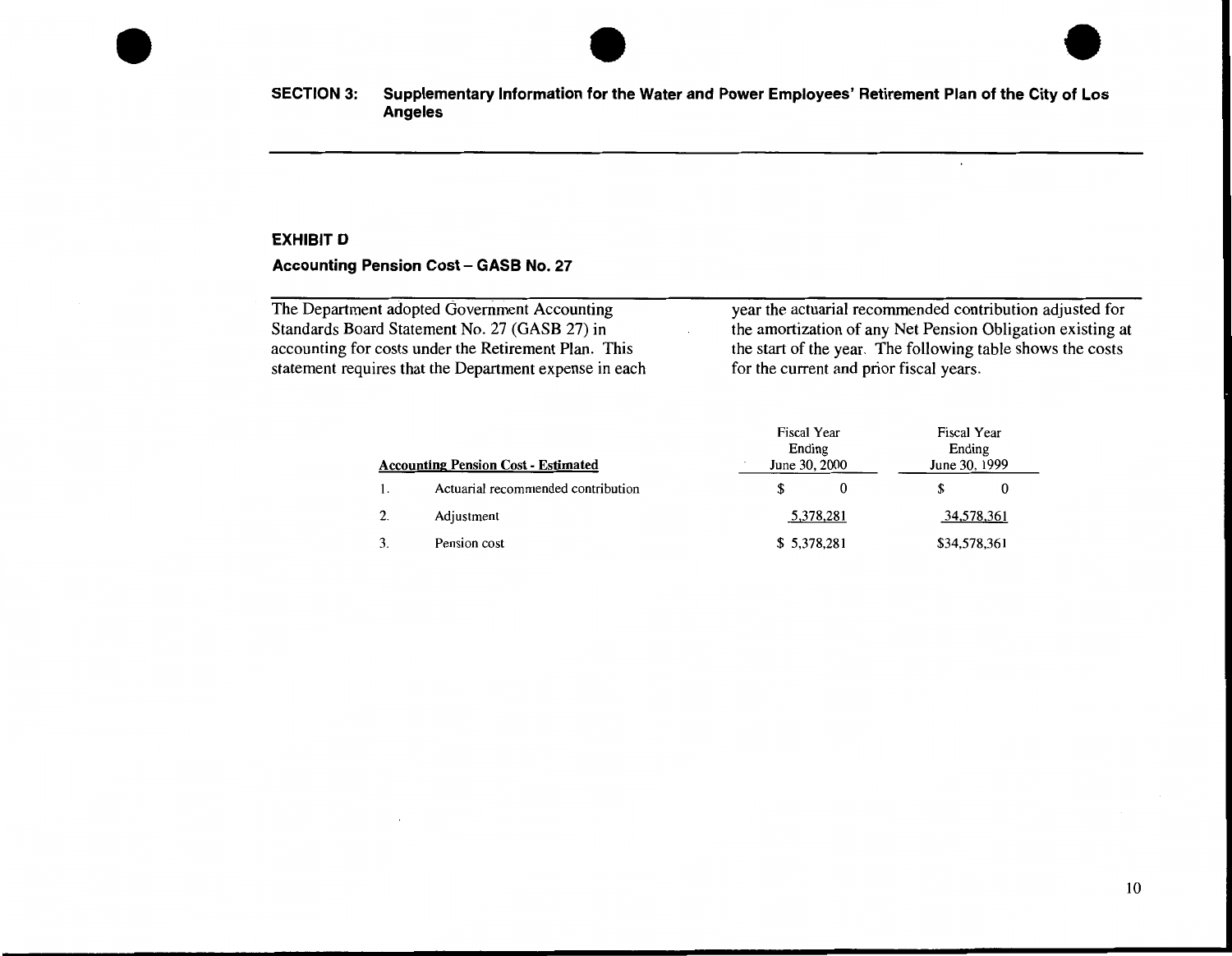#### **EXHIBIT E**

#### **Value of Earned Benefits- FASB 35**

The third view of your Plan is an approach similar to that in Exhibit C. This approach was promulgated by the Financial Accounting Standards Board (FASB) in its Standard No. 35. Under this standard, the plan's financial statement must contain the "present value of accumulated benefits" (the ABO) determined in accordance with FASB No. 35.

FASB No. 35 requires a straightforward determination of the present value of accrued benefits except for one change to the definition used in the traditional view of Exhibit C that no projection of future salary increases be made. Using this approach, we determined the following.

| <b>Funding Ratio – FASB 35</b>                  | June 30, 2000   | June 30, 1999   |  |
|-------------------------------------------------|-----------------|-----------------|--|
| Present value of benefits earned to date        | \$4,295,693,183 | \$4,182,401,900 |  |
| Actuarial value of assets                       | 5,605,856,078   | 5,254,093,071   |  |
| Unfunded present value of benefits: $(1) - (2)$ | (1,310,162,895) | (1,071,691,171) |  |
| Funding ratio: $(2)/(1)$                        | 130.5%          | 125.6%          |  |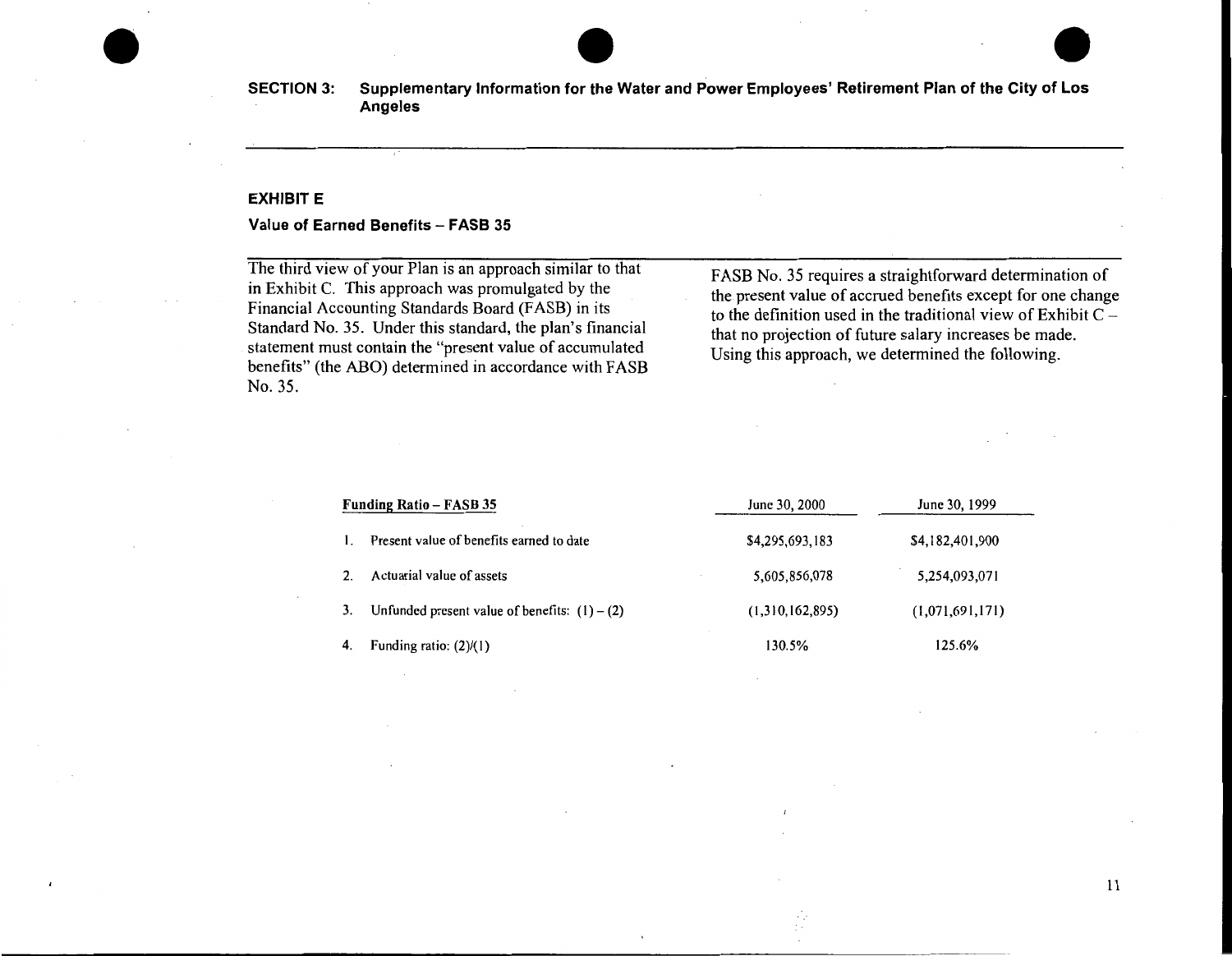### **EXHIBIT F**

## **Adjusted Reserves**

Each year the Retirement Board adjusts its retired reserves to agree with the value calculated during the valuation. The following table presents the required transfers.

| <b>Adjusted Reserves</b>                                                     | June 30, 2000   | June 30, 1999   |  |
|------------------------------------------------------------------------------|-----------------|-----------------|--|
| Retired reserve balance                                                      | \$3,408,139,712 | \$3,181,086,569 |  |
| Actuarially computed present value<br>2.                                     | 3,374,531,483   | 3,359,341,944   |  |
| Actuarial gain (loss): $(1) - (2)$<br>3.                                     | 33,608,229      | (178, 255, 375) |  |
| Transfer from (to) DWP contribution<br>4.<br>accounts from retired reserves: | (33,608,229)    | \$178,255,375   |  |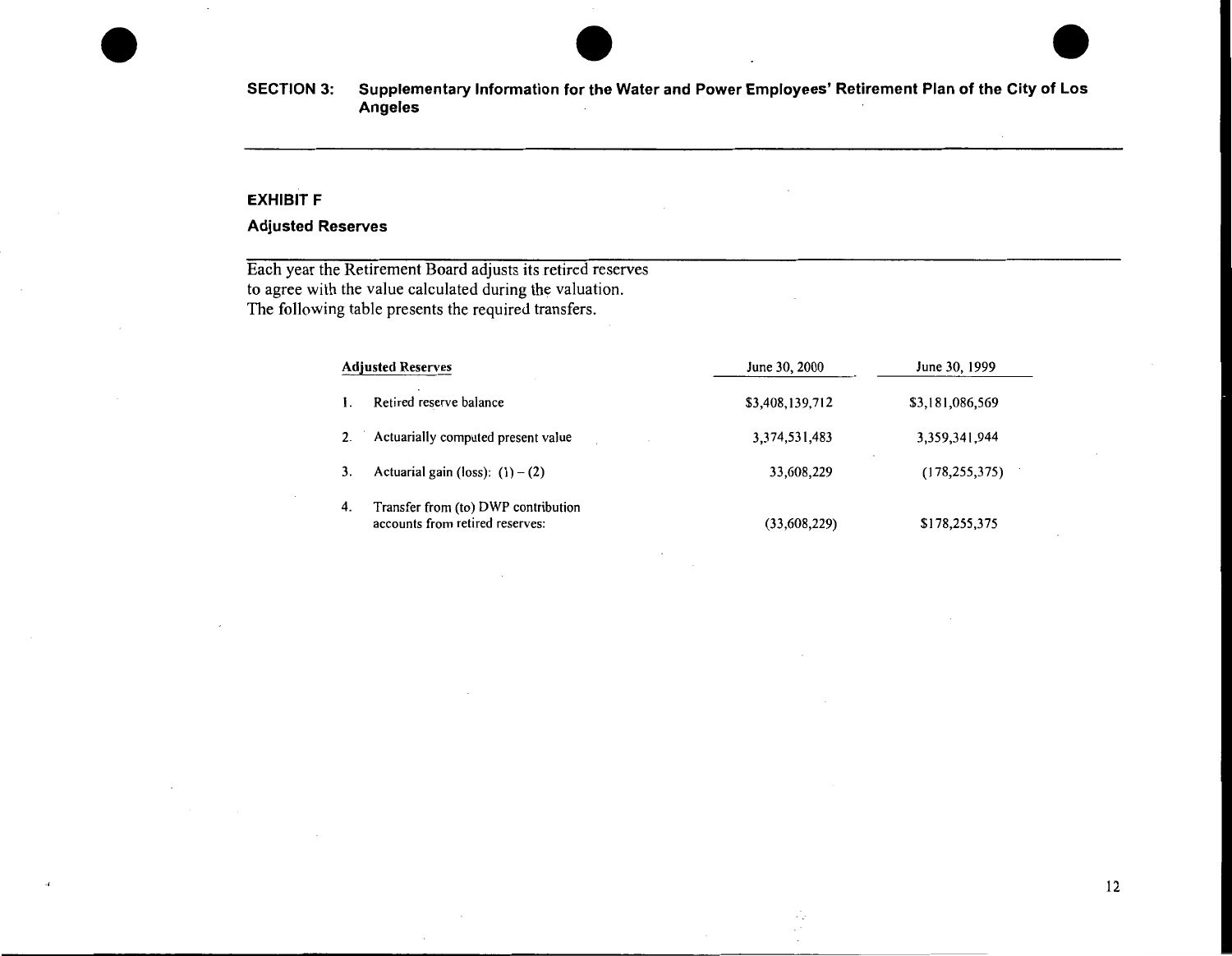#### **EXHIBITG**

**Section 415 Limitations** 

Section 415 of the Internal Revenue Code specifies the maximum benefits that may be paid to an individual from a plan maintained for its employees by any state or political subdivision.

These rules do not apply to ''qualified participants". A qualified participant is defined as a participant who first became a participant in the plan maintained by the employer before January 1, 1990.

A qualified pension plan may not pay benefits in excess of the Section 415 limits. The ultimate penalty for noncompliance is participants could be taxed on their vested benefits.

In particular, Section 415(b) of the IRC limits the maximum annual benefit payable at the Social Security Normal Retirement Age to:

A dollar limit of \$90,000 indexed for inflation. The dollar limit (\$90,000, indexed for inflation) is \$135,000 for plan year ending June 30, 2000 and \$ 140,000 for plan year ending June 30, 2001. This is the limit in simplified terms. It must be adjusted based on each participant's circumstances, for such things as age at retirement and form of benefits chosen.

While the actual determination of the exact limits applicable to each participant's benefit can only be done when the individual retires and applies for benefits, the overall impact of the limits has been reflected in this valuation.

Fund Counsel's review and interpretation of the law and regulations must be sought in this area as well.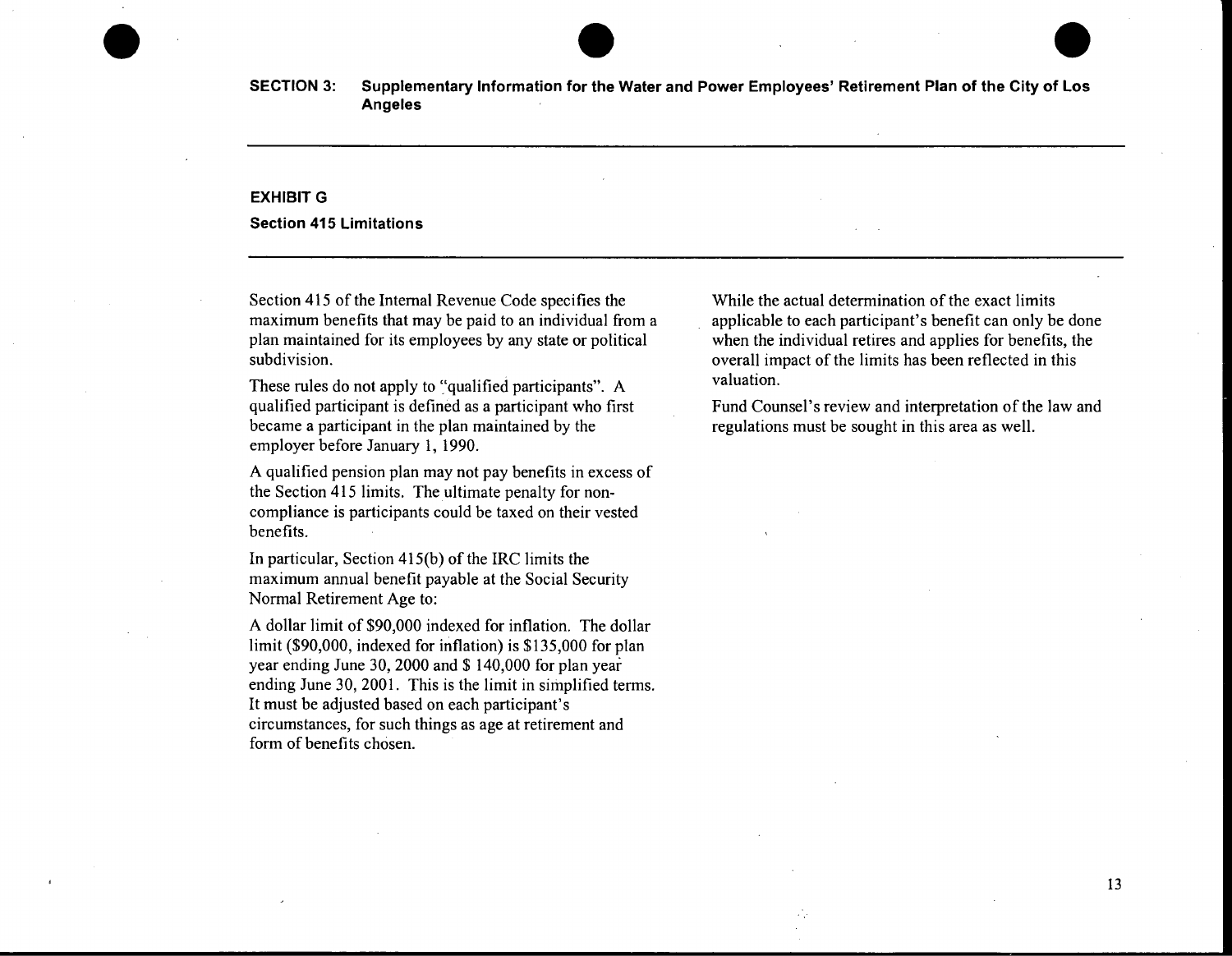#### **EXHIBIT 1**

**Pensions in Pay Status on June** 30, **2000** 

 $\mathcal{L}$ 

|           |               | $\mathbf{r}$<br><b>Monthly</b> |               |
|-----------|---------------|--------------------------------|---------------|
| Age       | <b>Number</b> | Amount                         | <b>Number</b> |
| Under 50  | 49            | Under \$500                    | 685           |
| $50 - 54$ | 562           | $$500 - 999$                   | 1,222         |
| $55 - 59$ | 995           | $1,000 - 1,499$                | 1,318         |
| $60 - 64$ | 1,160         | $1,500 - 1,999$                | 1,362         |
| $65 - 69$ | 1,221         | $2,000 - 2,499$                | 1,380         |
| $70 - 74$ | 1,559         | $2,500 - 2,999$                | 1,151         |
| $75 - 79$ | 1,716         | $3,000 - 3,499$                | 878           |
| $80 - 84$ | 1,256         | $3,500 - 3,999$                | 589           |
| 85 & Over | 1,231         | $4,000 - 4,499$                | 397           |
|           |               | 4,500 & over                   | 767           |
| Total     | 9,749         | Total                          | 9,749         |

 $\epsilon$ 

4-1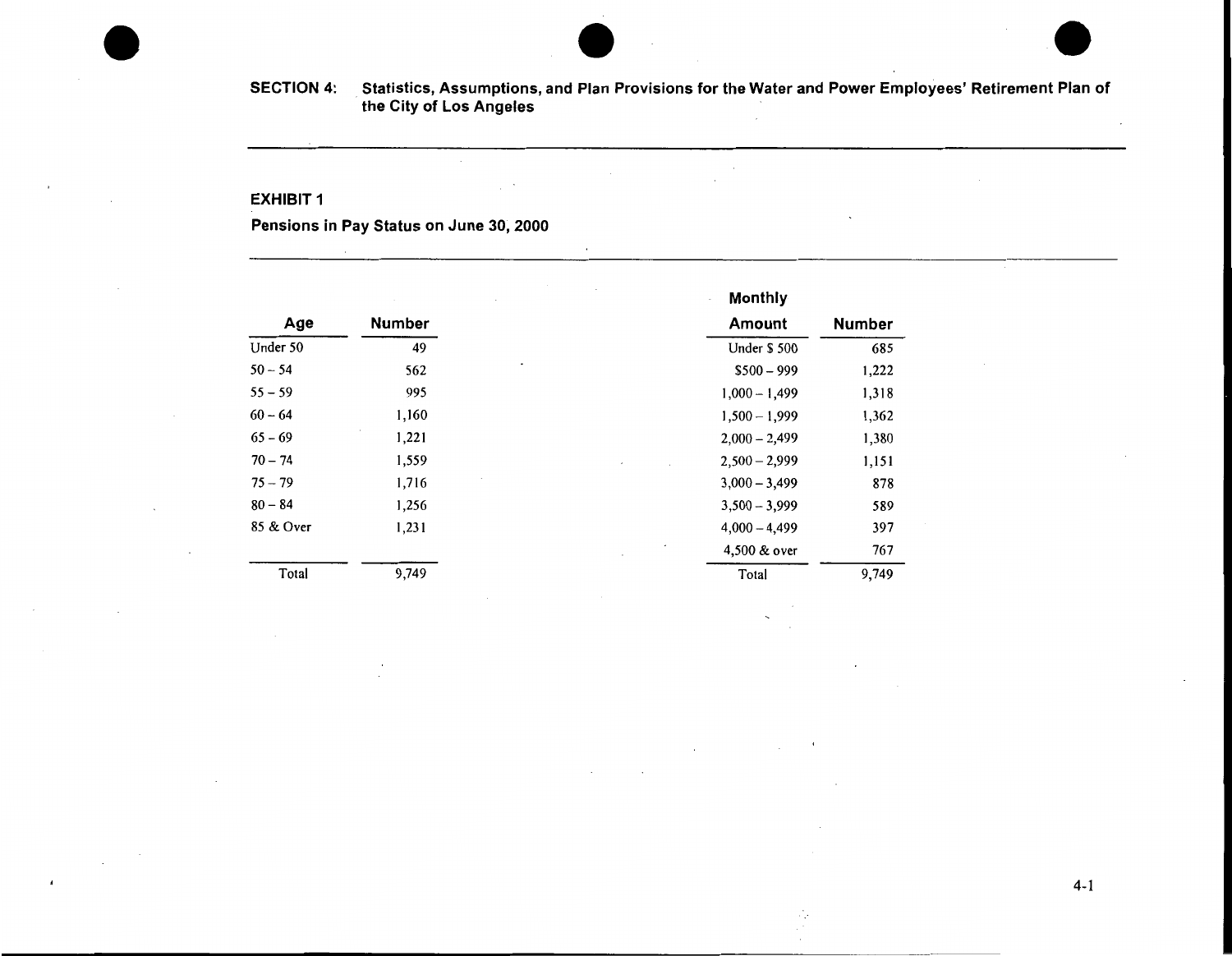#### EXHIBIT 2

## Participants in Active Service on June 30, 2000 by Age and by Service

 $\mathcal{L}$ 

| Age         | <b>Total</b> | Service        |          |           |           |           |           |           |                |           |
|-------------|--------------|----------------|----------|-----------|-----------|-----------|-----------|-----------|----------------|-----------|
|             |              | Less than 5    | $5 - 9$  | $10 - 14$ | $15 - 19$ | $20 - 24$ | $25 - 29$ | $30 - 34$ | $35 - 39$      | 40 & over |
| Under 20    | 3            | 3              |          |           |           |           |           |           |                |           |
| Average Pay | \$36,462     | \$36,462       |          |           |           |           |           |           |                |           |
| $20 - 24$   | 30           | 30             |          |           |           |           |           |           |                |           |
| Average Pay | \$37,999     | \$37,999       |          |           |           |           |           |           |                |           |
| $25 - 29$   | 149          | 114            | 30       |           |           |           |           |           |                |           |
| Average Pay | \$43,852     | \$39,909       | \$57,932 | \$49,282  |           |           |           |           |                |           |
| $30 - 34$   | 572          | 154            | 207      | 207       |           |           |           |           |                |           |
| Average Pay | \$50,280     | \$43,763       | \$53,528 | \$51,948  | \$46,732  |           |           |           |                |           |
| $35 - 39$   | 1,257        | 132            | 223      | 600       | 291       | 11        |           |           |                |           |
| Average Pay | \$54,677     | \$43,842       | \$52,575 | \$56,173  | \$58,048  | \$56,497  |           |           |                |           |
| $40 - 44$   | 1,449        | 102            | 158      | 433       | 589       | 152       | 15        |           |                |           |
| Average Pay | \$57,111     | \$47,432       | \$52,263 | \$54,184  | \$60,910  | \$62,570  | \$53,987  |           |                |           |
| $45 - 49$   | 1,545        | 72             | 109      | 320       | 413       | 359       | 259       | 13        |                |           |
| Average Pay | \$57,423     | \$46,858       | \$53,635 | \$54,136  | \$57,582  | \$60,744  | \$60,887  | \$63,108  |                |           |
| $50 - 54$   | 1,072        | 48             | 55       | 199       | 213       | 209       | 231       | 113       | 4              |           |
| Average Pay | \$59,802     | \$59,853       | \$53,310 | \$53,693  | \$56,974  | \$58,354  | \$64,477  | \$71,468  | \$78,939       |           |
| $55 - 59$   | 519          | 18             | 29       | 105       | 110       | 75        | 83        | 76        | 23             |           |
| Average Pay | \$60,130     | \$55,509       | \$53,963 | \$51,935  | \$53,789  | \$60,604  | \$62,510  | \$73,566  | \$84,725       |           |
| $60 - 64$   | 167          | 5              | 19       | 39        | 34        | 27        | 17        | 18        | 6              | 2         |
| Average Pay | \$56,364     | \$59,711       | \$51,799 | \$48,195  | \$56,031  | \$55,727  | \$61,142  | \$66,010  | \$75,177       | \$81,027  |
| $65 - 69$   | 35           | $\overline{2}$ | 2        | 8         | 5         |           | 5         | ٦         | $\mathfrak{p}$ |           |
| Average Pay | \$54,638     | \$35,483       | \$42,650 | \$53,159  | \$49,345  | \$48,158  | \$58,391  | \$67,816  | \$80,049       | \$91,454  |
| 70 & Over   | 9            |                | 0        |           | 2         |           | 2         |           |                |           |
| Average Pay | \$77,763     | \$220,806      | 0        | \$41,681  | \$49,851  | \$58,229  | \$72,936  | \$81,353  | \$52,226       |           |
| Total       | 6,807        | 681            | 832      | 1,917     | 1,661     | 841       | 612       | 224       | 36             | 3         |
| Average Pay | \$56,425     | \$45,521       | \$53,141 | \$54,237  | \$58,423  | \$60,144  | \$62,315  | \$71,251  | \$81,328       | \$84,503  |

ŵ  $\mathbb{C}^{n+1}$ 

4-2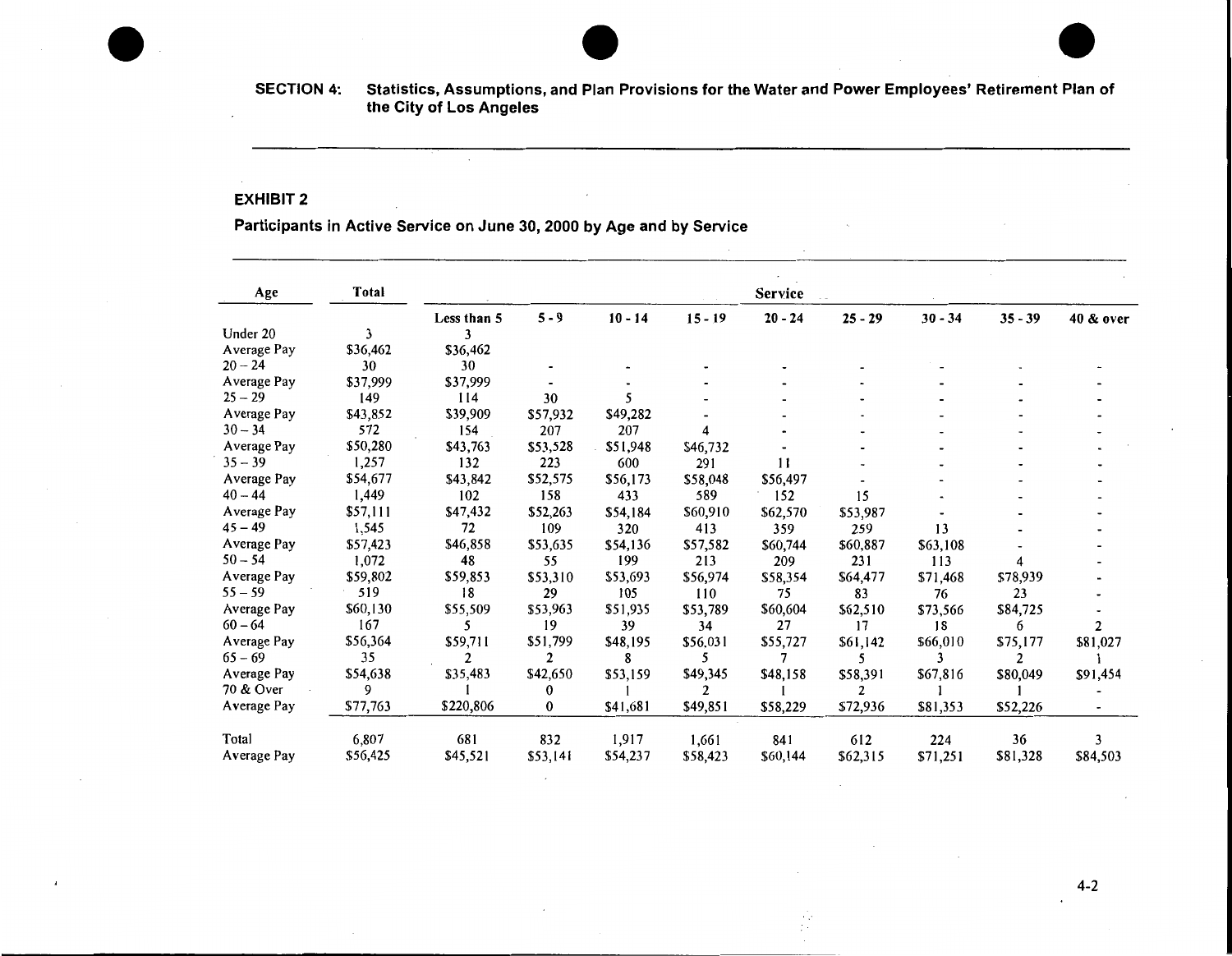$\mathcal{L}$ 

#### EXHIBIT 3

## Actuarial Assumptions and Actuarial Cost Method

Termination rates before retirement:

Rate(%)

|     | Male             |                   |            |               |
|-----|------------------|-------------------|------------|---------------|
|     |                  |                   | Ordinary   | <b>Vested</b> |
| Age | <b>Mortality</b> | <b>Disability</b> | Withdrawal | Withdrawal    |
| 25  | 0.04             | 0.006             | 5.728      | 0.888         |
| 30  | 0.06             | 0.012             | 4.296      | 0.700         |
| 35  | 0.10             | 0.012             | 2.920      | 0.563         |
| 40  | 0.15             | 0.018             | 2.000      | 0.463         |
| 45  | 0.25             | 0.030             | 1.144      | 0.325         |
| 50  | 0.43             | 0.054             | 0.639      | 0.188         |
| 55  | 0.70             | 0.126             | 0.360      | 0.088         |
| 60  | 1.11             | 0.240             | 0.070      | 0.050         |
| 65  | 0.00             | 0.000             | 0.070      | 0.000         |

Female

|     | ٠                |                   | Ordinary   | <b>Vested</b> |
|-----|------------------|-------------------|------------|---------------|
| Age | <b>Mortality</b> | <b>Disability</b> | Withdrawal | Withdrawal    |
| 25  | 0.03             | 0.000             | 8.416      | 1.338         |
| 30  | 0.05             | 0.006             | 6.224      | 1.050         |
| 35  | 0.08             | 0.036             | 4.576      | 0.838         |
| 40  | 0.11             | 0.072             | 3.048      | 0.700         |
| 45  | 0.15             | 0.102             | 2.080      | 0.488         |
| 50  | 0.19             | 0.138             | 1.233      | 0.275         |
| 55  | 0.29             | 0.168             | 0.690      | 0.138         |
| 60  | 0.45             | 0.000             | 0.150      | 0.075         |
| 65  | 0.00             | 0.000             | 0.080      | 0.000         |

Λ,

 $\mathcal{L}^{\pm}$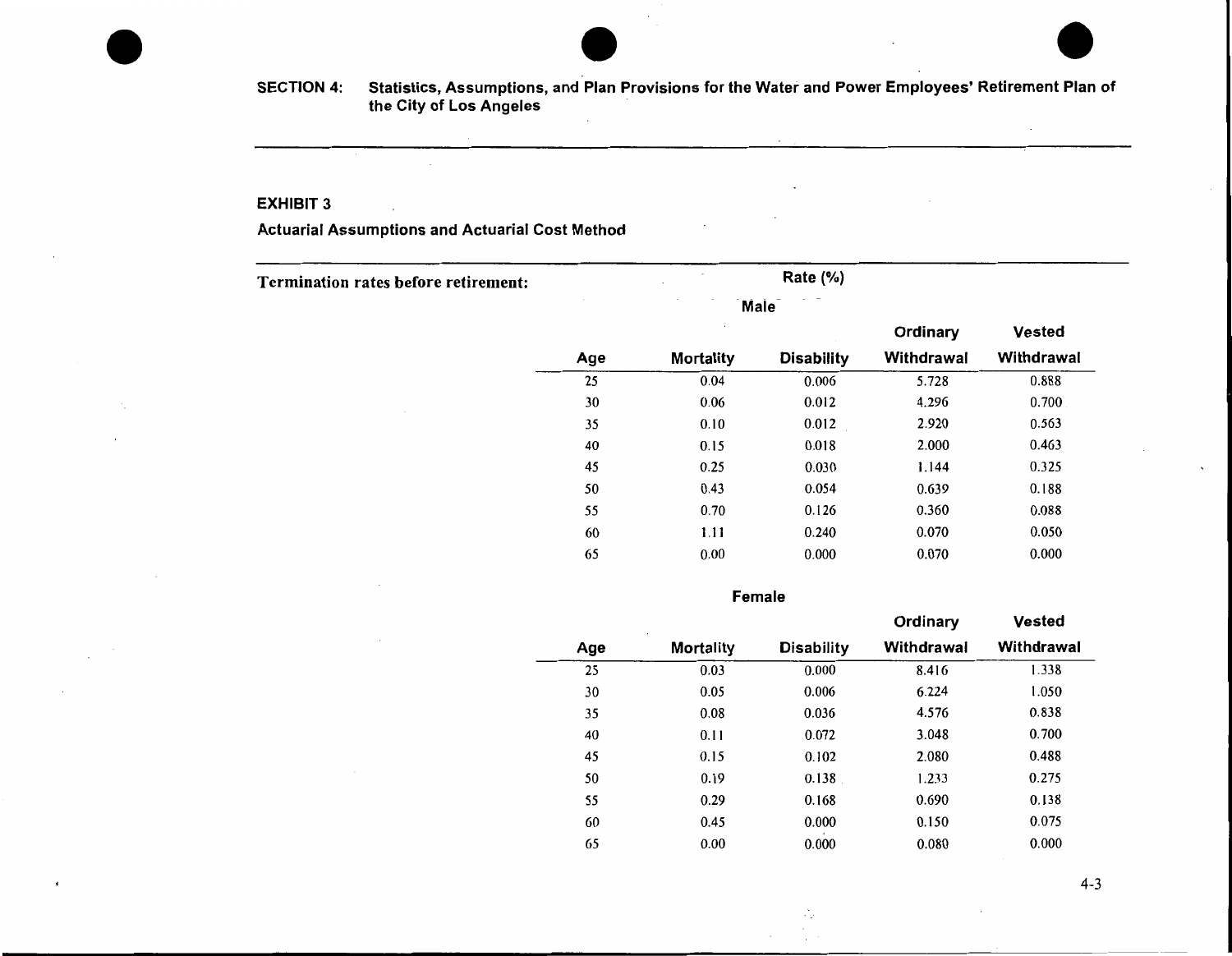#### EXHIBIT 3- Continued

## Actuarial Assumptions and Actuarial Cost Method

| <b>Retirement Rates:</b> |        | Retirement<br>Probability | Retirement<br>Probability |
|--------------------------|--------|---------------------------|---------------------------|
|                          | Age    | - Male                    | Female                    |
|                          | 50     | 0.51                      | 0.36                      |
|                          | 51     | 0.73                      | 1.08                      |
|                          | 52     | 1.24                      | 0.72                      |
|                          | 53     | 1.39                      | 0.72                      |
|                          | 54     | 4.02                      | 3.25                      |
|                          | 55     | 9.14                      | 7.22                      |
|                          | 56     | 7.68                      | 3.60                      |
|                          | 57     | 8.40                      | 5.77                      |
|                          | 58     | 8.78                      | 7.22                      |
|                          | 59     | 9.87                      | 8.66                      |
|                          | 60     | 18.28                     | 11.54                     |
|                          | 61     | 16.44                     | 10.82                     |
|                          | 62     | 17.54                     | 17.31                     |
|                          | 63     | 18.28                     | 14.43                     |
|                          | 64     | 25.58                     | 21.64                     |
|                          | 65     | 38.38                     | 36.07                     |
|                          | 66     | 31.07<br>$\epsilon$       | 25.25                     |
|                          | 67     | 31.07                     | 36.07                     |
|                          | 68     | 31.07                     | 36.07                     |
|                          | 69     | 38.38<br>$\cdot$          | 36.07                     |
|                          | $70\,$ | 100.00                    | 100.00                    |

Ą.  $\mathcal{L}$ 

4-4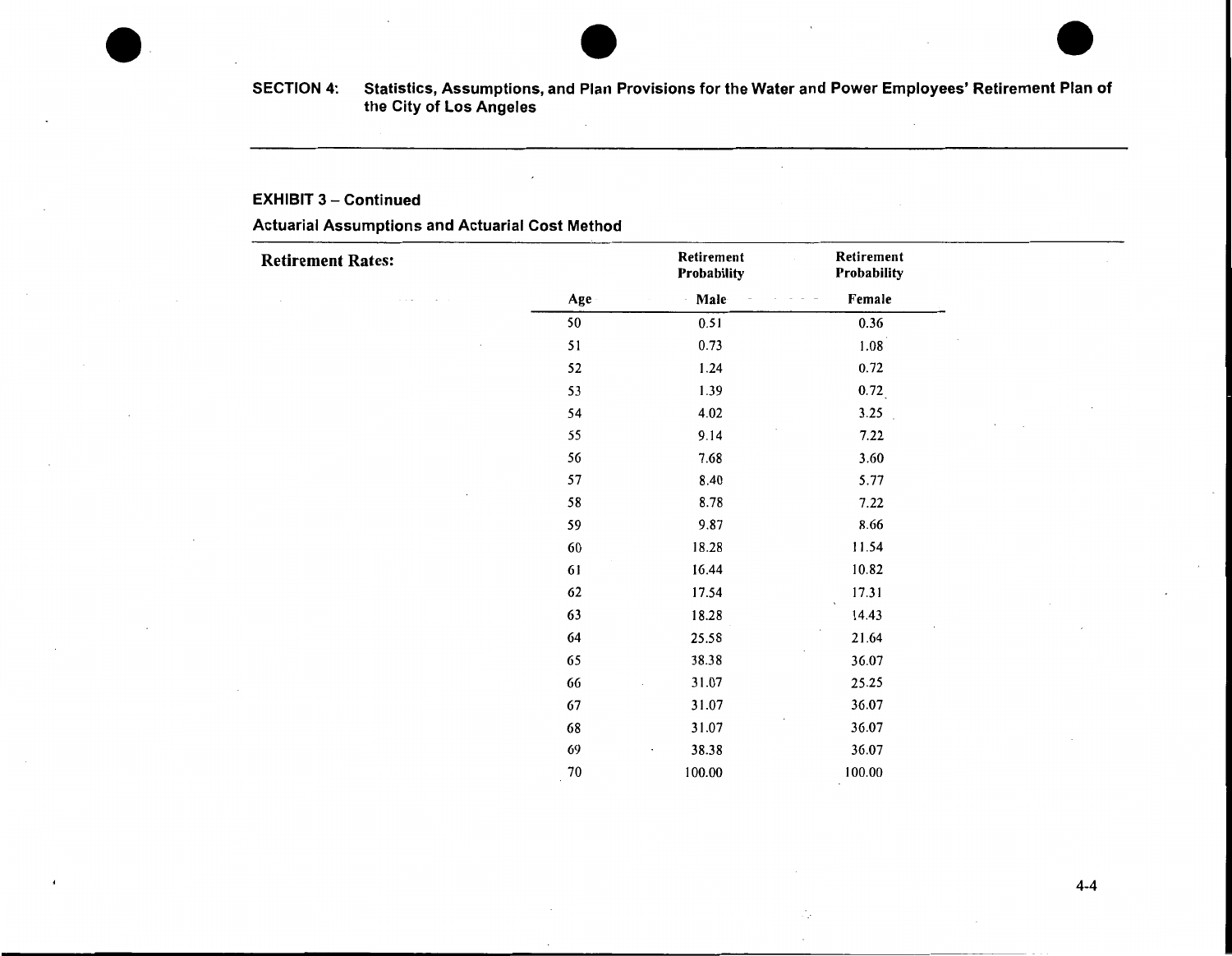#### EXHIBIT 3- Continued

Actuarial Assumptions and Actuarial Cost Method

| 50/30 Open Window:                                                            | During the window period, retirement rates increased to 20% per year between ages<br>50 and 55.                                                        |  |  |  |  |
|-------------------------------------------------------------------------------|--------------------------------------------------------------------------------------------------------------------------------------------------------|--|--|--|--|
| <b>Retirement Age and Benefit for</b><br><b>Inactive Vested Participants:</b> | Assume an immediate refund of employee normal contribution<br>account plus department matching contribution account.                                   |  |  |  |  |
| <b>Post Retirement Mortality Rates:</b>                                       | Healthy: 1983 GAM Set back one year                                                                                                                    |  |  |  |  |
|                                                                               | Disabled: Based on Plan experience                                                                                                                     |  |  |  |  |
| <b>Future Benefit Accruals:</b>                                               | 1.0 year of service per year                                                                                                                           |  |  |  |  |
| <b>Other Government Service:</b>                                              | 30% of the employees with less than 10 years of service will purchase an<br>(a)<br>average of four years of service.                                   |  |  |  |  |
|                                                                               | 41.25% of the employees with 10 years or more of service will purchase an<br>(b)<br>average of four years of service.                                  |  |  |  |  |
| <b>Unknown Data for Participants:</b>                                         | Same as those exhibited by participants with similar known characteristics. If not<br>specified, participants are assumed to be male.                  |  |  |  |  |
| <b>Definition of Active Participants:</b>                                     | First day of biweekly payroll period following employment for new Department<br>employees. Immediately following transfer from other City departments. |  |  |  |  |
| <b>Exclusion of Inactive Vesteds:</b>                                         | All inactive participants are included in the valuation.                                                                                               |  |  |  |  |
| <b>Percent Married/Domestic Partner:</b>                                      | 85% or male participants; 60% of female participants.                                                                                                  |  |  |  |  |
| <b>Age of Spouse/Domestic Partner:</b>                                        | Female spouses are 4 years younger than their spouses.                                                                                                 |  |  |  |  |

 $\sim 10^{-1}$ 

Ψ.  $\sim$ 

4-5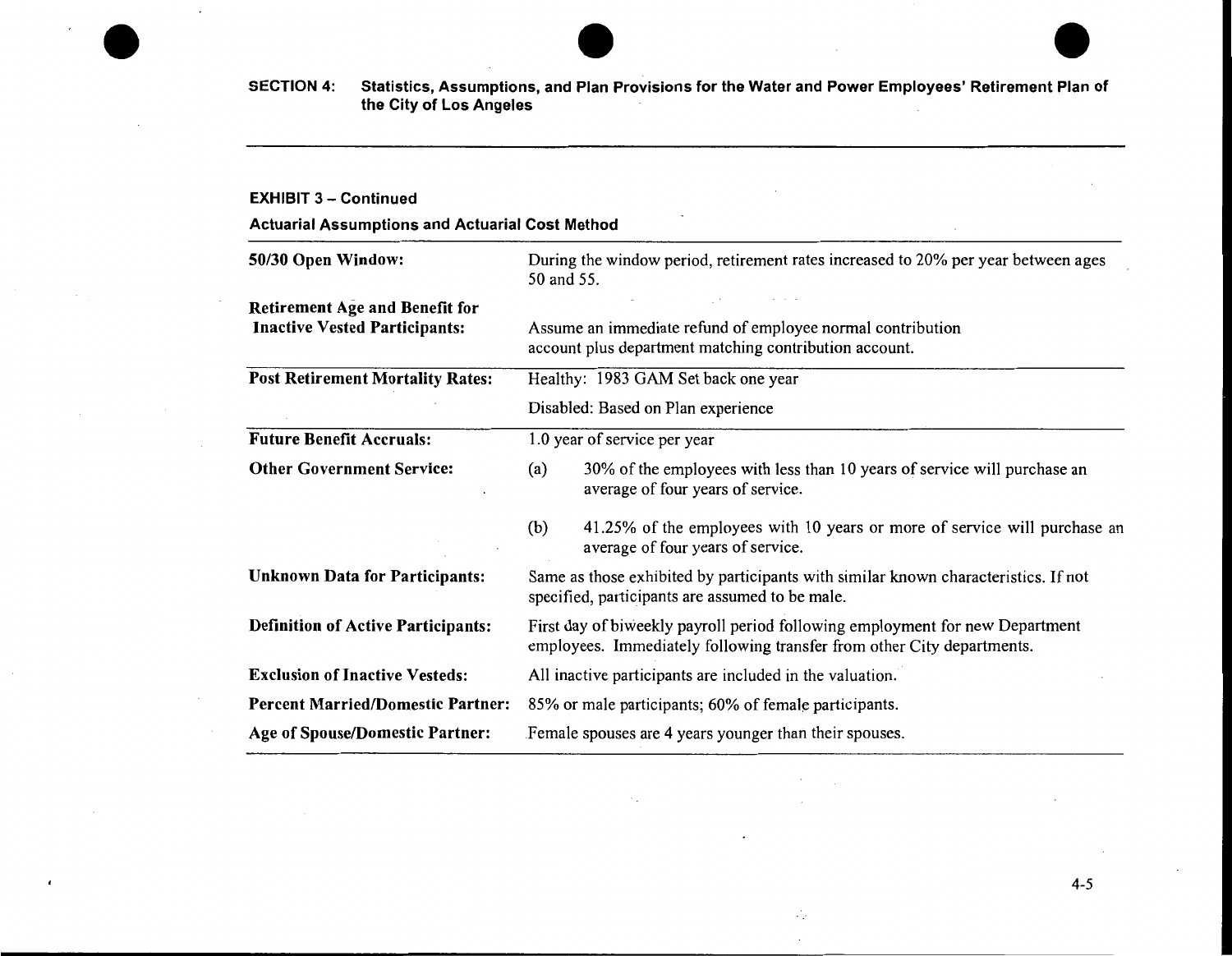#### EXHIBIT 3 – Continued

 $\ddot{\phantom{a}}$ 

Actuarial Assumptions and Actuarial Cost Method

| <b>Net Investment Return:</b>                                               | 8.00%                                                                                                                                                                                                                                                                                                                                                                                                                                                                                                                                                                                                                                                                                                                                                                                                                                                                                                                   |  |  |
|-----------------------------------------------------------------------------|-------------------------------------------------------------------------------------------------------------------------------------------------------------------------------------------------------------------------------------------------------------------------------------------------------------------------------------------------------------------------------------------------------------------------------------------------------------------------------------------------------------------------------------------------------------------------------------------------------------------------------------------------------------------------------------------------------------------------------------------------------------------------------------------------------------------------------------------------------------------------------------------------------------------------|--|--|
| <b>Employee Contribution and</b><br><b>Matching Account Crediting Rate:</b> | 8.00%                                                                                                                                                                                                                                                                                                                                                                                                                                                                                                                                                                                                                                                                                                                                                                                                                                                                                                                   |  |  |
| <b>Salary Scale:</b>                                                        | 5.50%<br>Increase of 4.0% per year; benefit increases due to CPI subject to 3.0% maximum.<br>The actuarial value of assets is determined by phasing in equity unrealized capital<br>gains and losses over a four-year period.                                                                                                                                                                                                                                                                                                                                                                                                                                                                                                                                                                                                                                                                                           |  |  |
| <b>Consumer Price Index:</b>                                                |                                                                                                                                                                                                                                                                                                                                                                                                                                                                                                                                                                                                                                                                                                                                                                                                                                                                                                                         |  |  |
| <b>Actuarial Value of Assets:</b>                                           |                                                                                                                                                                                                                                                                                                                                                                                                                                                                                                                                                                                                                                                                                                                                                                                                                                                                                                                         |  |  |
| <b>Actuarial Cost Method:</b>                                               | Entry Age Normal Actuarial Cost Method. Entry Age is the age at the time the<br>participant would have commenced participation if the plan had always been in<br>existence. Normal Cost and Actuarial Accrued Liability are calculated on an<br>individual basis and are allocated by salary.                                                                                                                                                                                                                                                                                                                                                                                                                                                                                                                                                                                                                           |  |  |
| <b>Funding Policy:</b>                                                      | The Department of Water and Power makes contributions equal to the Normal Cost<br>adjusted by amounts to amortize any Surplus or Unfunded Actuarial Accrued<br>Liability. Both the Normal Cost and the Actuarial Accrued Liability are determined<br>under the Entry Age Normal cost method. The June 30, 2000 Surplus Actuarial<br>Accrued Liability is amortized over the fifteen year period commencing July 1, 2000.<br>Any subsequent changes in Surplus or Unfunded Actuarial Accrued Liability are<br>amortized over separate fifteen year periods. All amortization amounts are<br>determined in equal dollar amounts over the amortization period. The Board may, by<br>resolution, adopt a separate period of not more than thirty years to amortize the<br>change in Surplus or Unfunded Actuarial Accrued Liability resulting from an unusual<br>event, plan amendment or change in assumptions or methods. |  |  |
|                                                                             | Finally, the Department of Water and Power contribution is not less than the matching                                                                                                                                                                                                                                                                                                                                                                                                                                                                                                                                                                                                                                                                                                                                                                                                                                   |  |  |

epartment of Water and Power contribution is not less than the matching contribution of 110% of member contributions.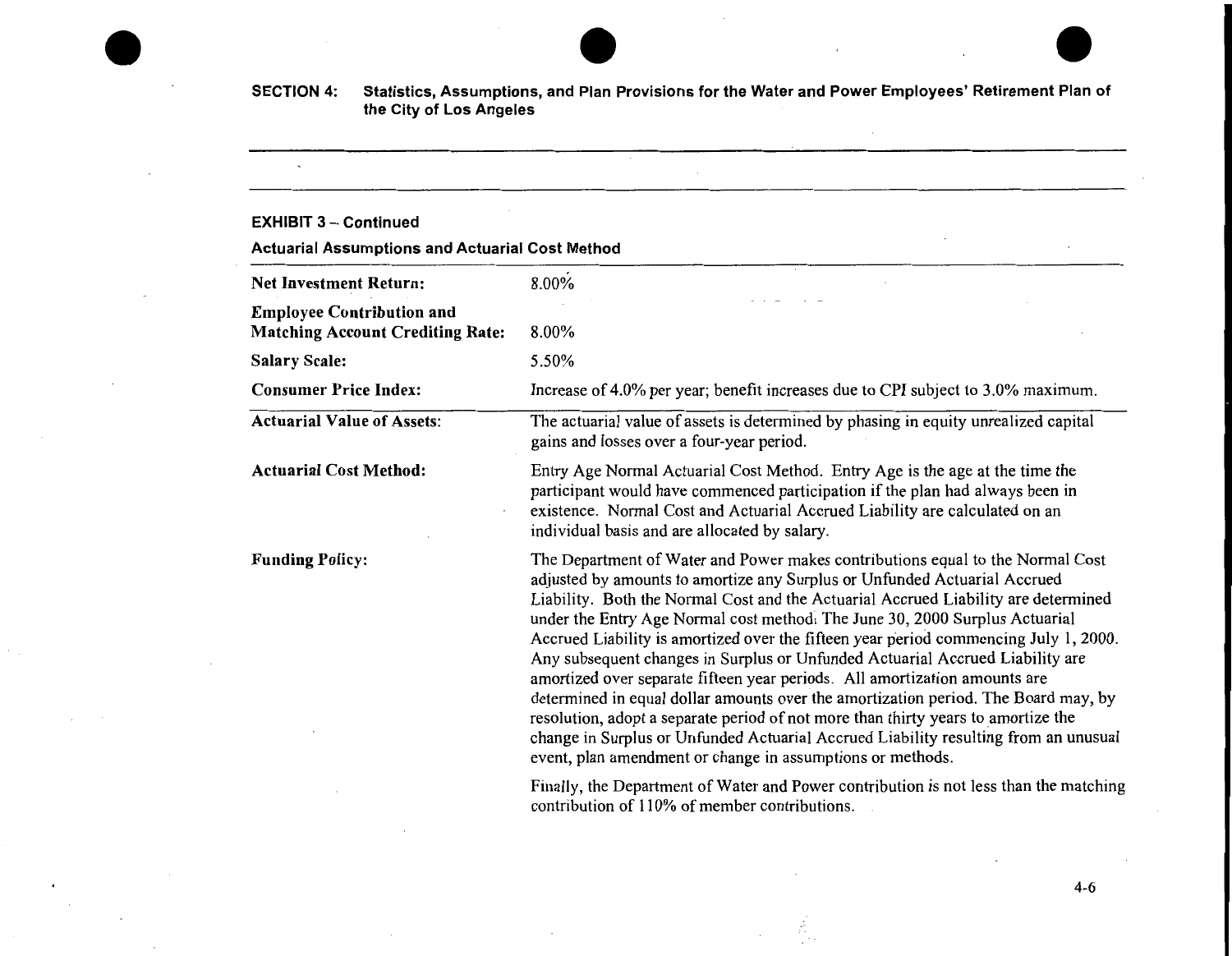

#### **EXHIBIT 4**

#### **Summary of Plan Provisions**

This exhibit summarizes the major provisions of the Plan included in the valuation. It is not intended to be, nor should it be interpreted as, a complete statement of all plan provisions.

| <b>Plan Year:</b>                  | July 1 through June 30                                                                                                                                                                     |
|------------------------------------|--------------------------------------------------------------------------------------------------------------------------------------------------------------------------------------------|
| <b>Formula Retirement Benefit:</b> |                                                                                                                                                                                            |
| Age & Service Requirement          | Age 60 with 5 years of service                                                                                                                                                             |
|                                    | Age 55 with 10 years of service in the last 12 years                                                                                                                                       |
|                                    | Any age with 30 year of service; or                                                                                                                                                        |
|                                    | Receiving permanent total disability benefits from the Plan.                                                                                                                               |
|                                    | To be eligible, the employee must have worked or been paid disability four of<br>Note:<br>the last five years immediately preceding eligibility to retire, or while eligible<br>to retire. |
| Amount                             | The greater of 2.1% of the Monthly Salary Base or \$9.50 per year of service.                                                                                                              |
| <b>Monthly Salary Base</b>         | Equivalent of monthly average salary of highest continuous 26 biweekly payroll<br>periods (one year).                                                                                      |
| Cost of Living benefit             | Based on changes to Los Angeles area consumer price index to a maximum of 3% per<br>year.                                                                                                  |
| Death after retirement             | 50% of retiree's unmodifed allowance continued to eligible spouse or domestic<br>partner (reduced if difference in ages is greater than five years).                                       |

Defined benefit paid monthly for life. If the money purchase annuity amount exceeds the monthly amount of the formula retirement benefit and the retiree meets the eligibility requirements for the Formula retirement benefit, the amount of the money purchase annuity is paid and the cost-of-living and death after retirement continuance features of the formula retirement benefit are also paid.

4-7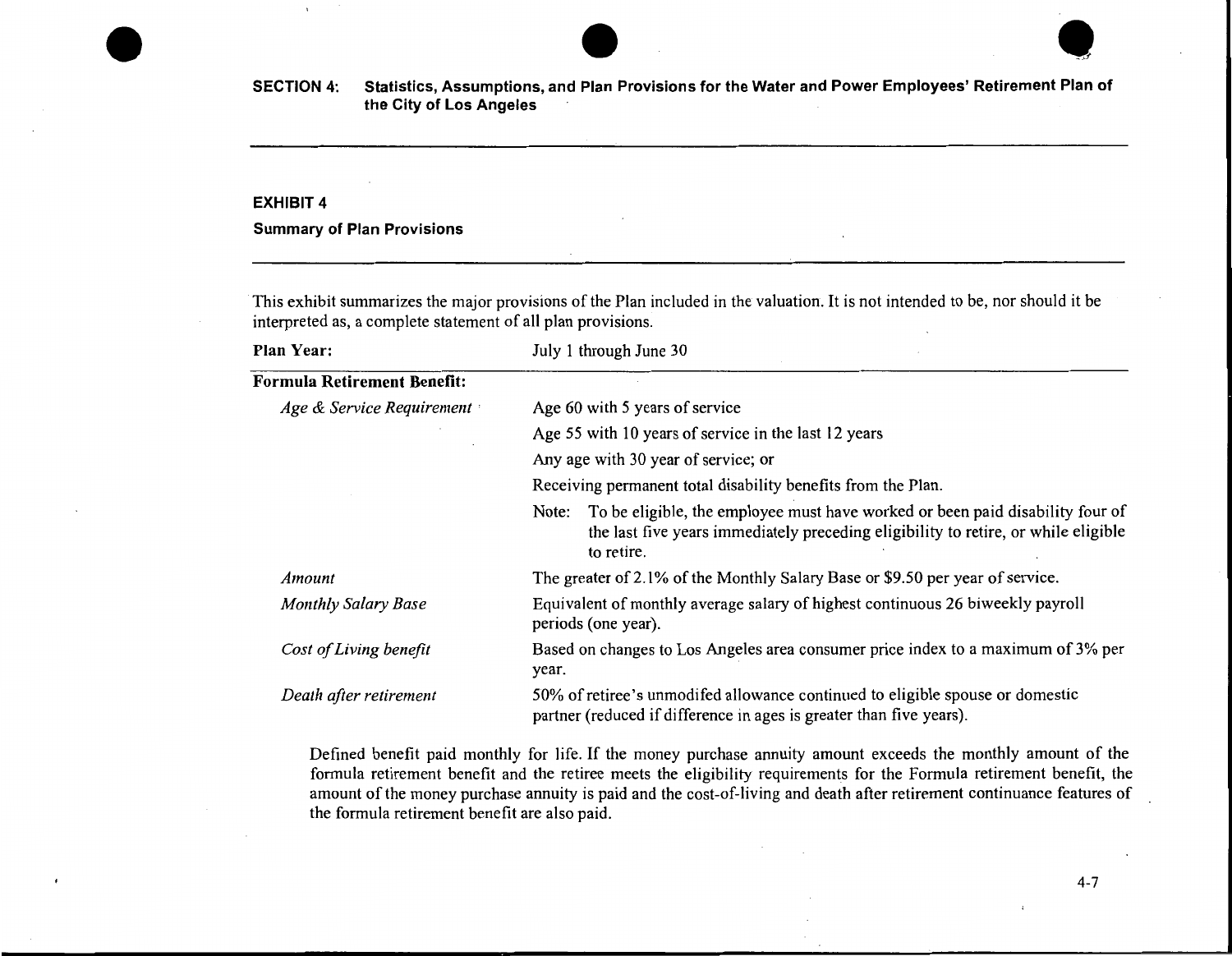

#### EXHIBIT 4- Continued

#### Summary of Plan Provisions

## Member Normal Contributions:

If an employee became a plan member after June 1, 1984, the member normal contribution rate is 6%.

If an employee became a plan member before June 1, 1984 or transferred from CERS with an entry age contribution rate, sample rates by entry age are as follows:

| Entry Age        | Rate   |
|------------------|--------|
| 20               | 2.601% |
| 25               | 3.102% |
| 30<br>$\epsilon$ | 3.611% |
| 35               | 4.161% |
| 40               | 4.742% |
| 45               | 5.381% |
| 50               | 6.042% |
| 55               | 6.762% |
| 59               | 7.332% |

Department Current Service Contributions:

The Department of Water and Power makes contributions that match employee contributions at the rate of 110% .

#### . Disability:

Disability benefits are paid from the Disability Fund. However, if a member is receiving permanent and total disability benefits, he may elect to retire. Other than a nominal amount, no service credit during disability is earned for the 2.1% formula; however, credit is earned during disability toward the \$9.50 minimum formula.